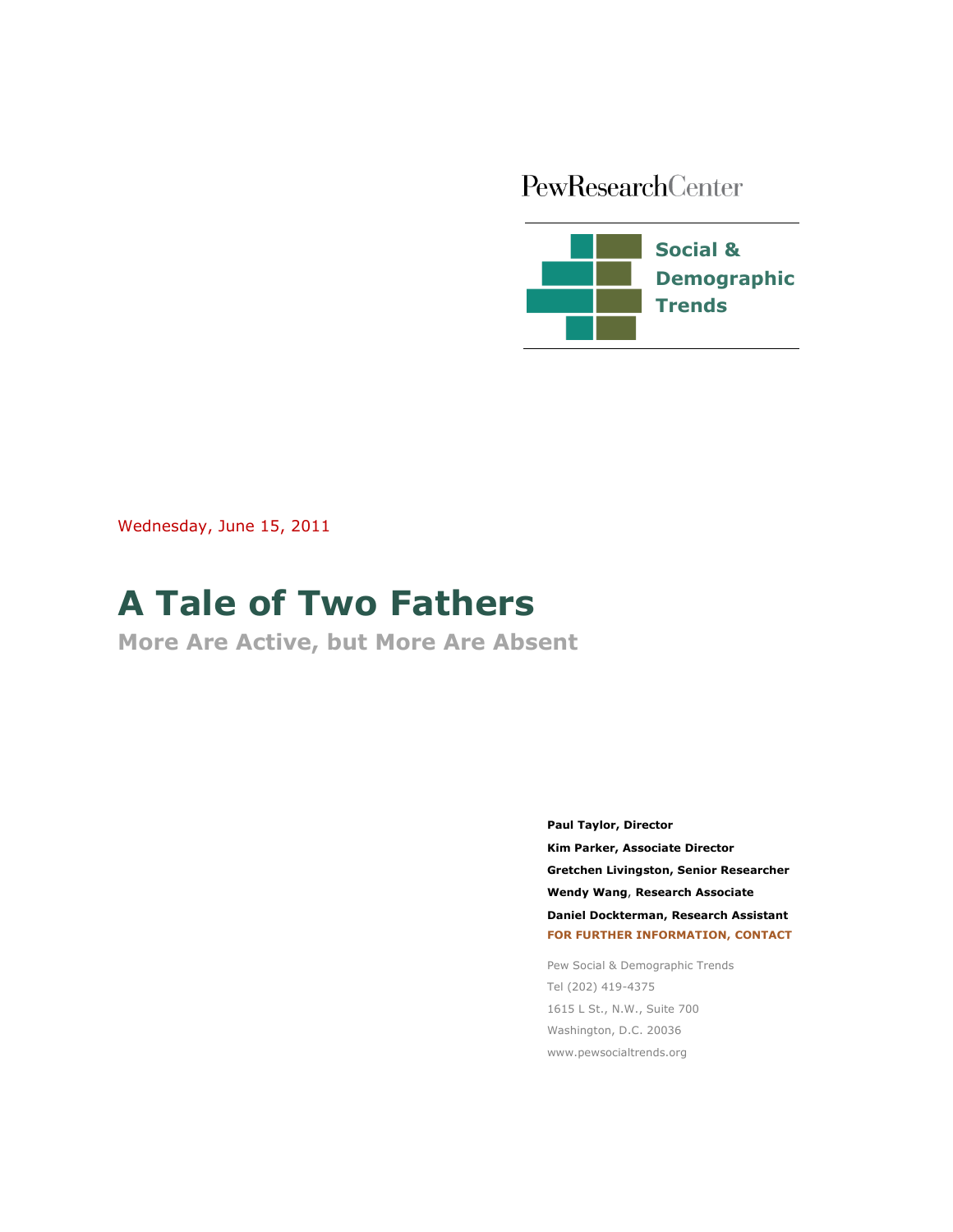# A Tale of Two Fathers More Are Active, but More Are Absent

#### *By Gretchen Livingston and Kim Parker*

### **OVERVIEW**

The role of fathers in the modern American family is changing in important and countervailing ways. Fathers who live with their children have become more intensely involved in their lives, spending more time with them and taking part in a greater variety of activities. However, the share of fathers who are residing with their children has fallen significantly in the past half century.

In 1960, only 11% of children in the U.S. lived apart from their fathers. By 2010, that share had risen to 27%. The share of minor children living apart from their mothers increased only modestly, from 4% in 1960 to 8% in 2010.

According to a new Pew Research Center analysis of the National Survey of Family Growth (NSFG), more than one-in-four fathers with children 18 or younger now live apart from their children—with 11% living apart from some of their children and 16% living apart from all of their

#### **Living Apart, 1960-2010**

*% of children younger than 18*



Source: U.S. Census Bureau, Current Population Survey and 1960 Census of Population

PEW RESEARCH CENTER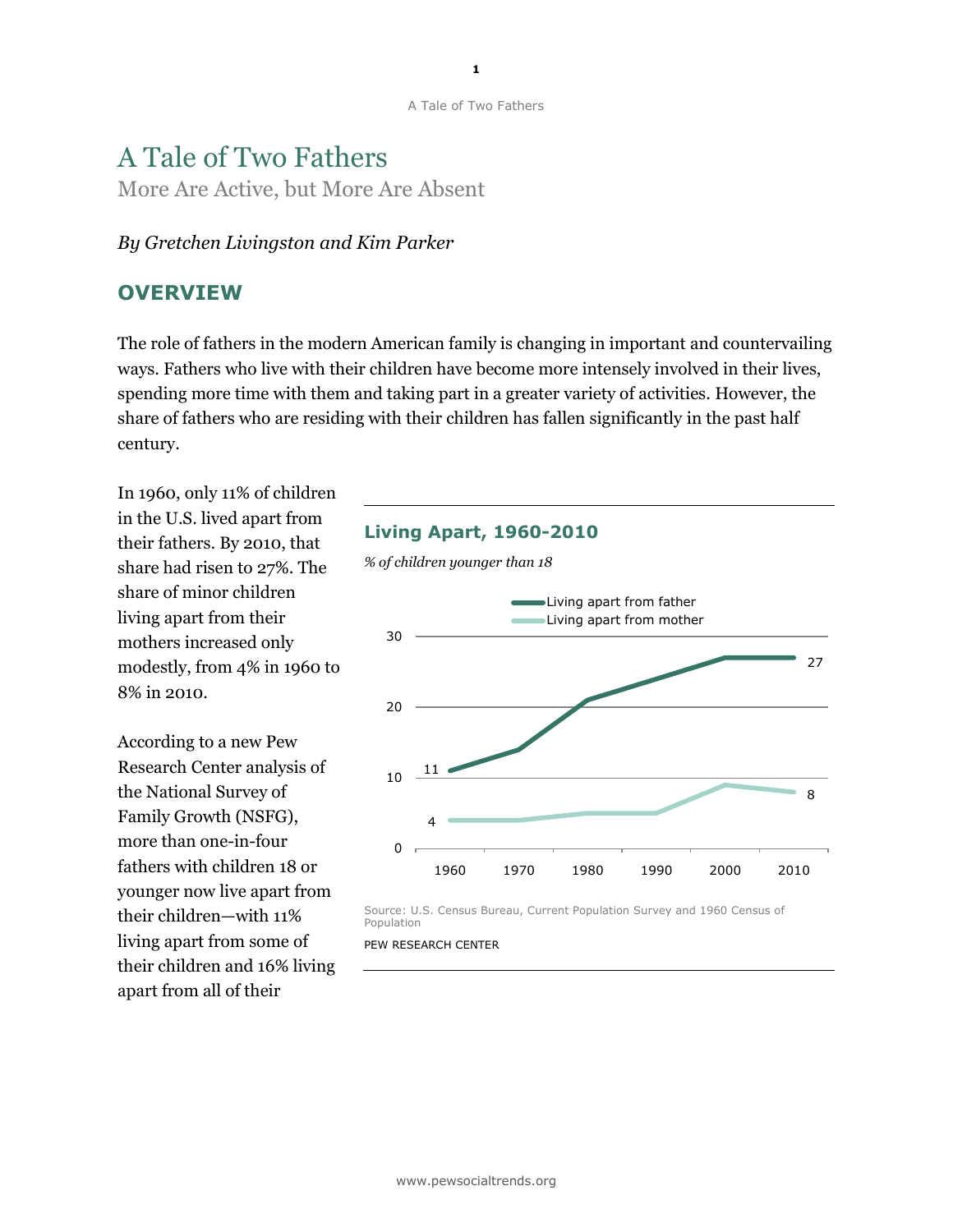#### children. 1

l,

Fathers' living arrangements are strongly correlated with race, ethnicity and socioeconomic status as measured by educational attainment. Black fathers are more than twice as likely as white fathers to live apart from their children (44% vs. 21%), while Hispanic fathers fall in the middle (35%). Among fathers who never completed high school, 40% live apart from their children. This compares with only 7% of fathers who graduated from college.

Almost all fathers who live with their children take an active role in their day-to-day lives through activities such as sharing meals, helping with homework, and playing. Fathers who live apart from their children are much less likely to be involved in these types of activities. Many compensate by communicating with their children through email or by phone: four-inten nonresident dads say they are in touch with their children several times a week. At the same time, however, nearly one-third of fathers who do not live with their children say they talk or exchange email with them less than once a month. Similarly, one-in-five absent fathers say they visit their children more than once a week, but an even greater share (27%) say they have not seen their children at all in the past year.

The analysis of the NSFG was paired with a new Pew Research survey of attitudes toward fatherhood that finds a strong majority of the public saying children need a father in the home. Fully 69% say having a father in the home is essential to a child's happiness. Only a slightly higher share (74%) says the same about having a mother in the home.

The Pew Research survey also finds that most fathers (63%) say being a dad is harder today than it was a generation ago. And the public gives today's dads mixed grades for the job they are doing as parents. Only about one-in-four adults say fathers today are doing a better job as parents than their own fathers did. Roughly one-third (34%) say they are doing a worse job, and 40% say they are doing about the same job. Dads themselves have similar opinions: 26% say today's fathers are doing a better job than their own fathers did. However, when asked about the job *they* are doing raising their own children, 47% say they're doing a better job than their own dad did; while 3% say they're doing a worse job.

 $1$  The National Survey of Family Growth is conducted by the Centers for Disease Control and Prevention. This analysis is based on data collected from 2006 to 2008 among a nationally representative sample of 13,495 men and women ages 15-44.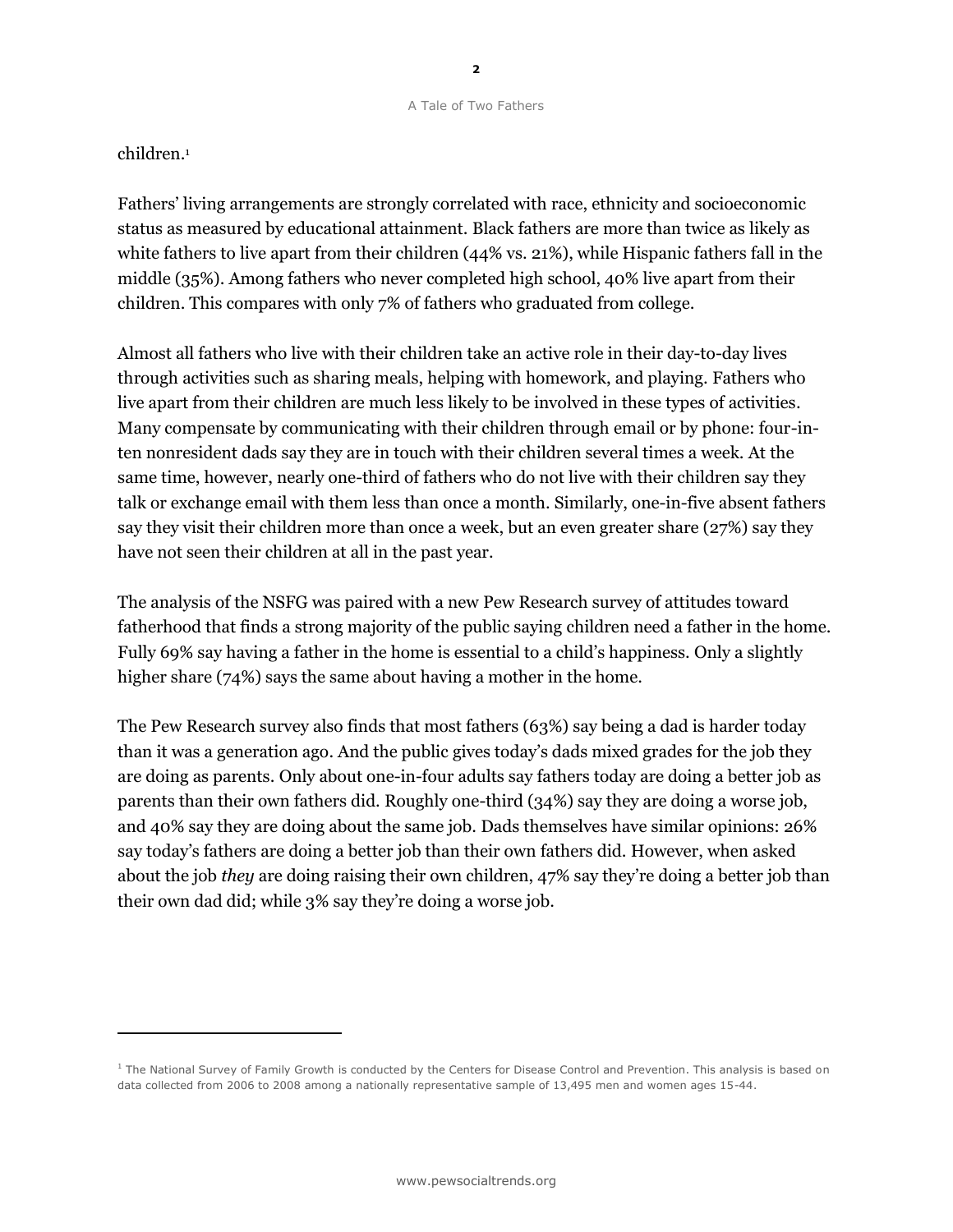#### **More Time Spent, But Fewer Fathers in the Home**

The changing role of fathers in the home can be measured in different ways. One approach is

to look at the amount of time fathers spend caring for their children. Changing trends in time use data help illustrate the extent to which fathers who reside with their children have become more involved in their lives over time. In 1965, married fathers with children under age 18 living in their household spent an average of 2.6 hours per week caring for those children. Fathers' time spent caring for their children rose gradually over the next two decades—to 2.7 hours per week in 1975 and 3 hours per week in 1985. From 1985 to 2000, the amount of time married

 $\overline{a}$ 

### **Mothers, Fathers and Time Spent with Children**

*Average weekly hours of child care among married mothers and fathers living with their children younger than 18*



Note: Figures reflect the average number of hours spent in primary child care activities, which includes daily care, teaching and playing.

Source: Suzanne Bianchi, John Robinson and Melissa Milkie, *Changing Rhythms of American Family Life*. New York: Russell Sage Foundation, 2007 (Table 4.1)

PEW RESEARCH CENTER

fathers spent with their children more than doubled – to 6.5 hours in 2000. From 1965 to 2000, married mothers consistently logged more time than married fathers caring for their minor children, though the gap between mothers and fathers in time spent on child care narrowed significantly.

Alongside this trend toward more time spent with children is a trend toward more children living apart from their fathers. Declining marriage rates and increases in out-of-wedlock births and multi-partner fertility have given rise to complicated family structures and have increased the likelihood that fathers will not reside with all of their children. <sup>2</sup> According to the NSFG, nearly half of all fathers (46%) now report that at least one of their children was born out of

<sup>&</sup>lt;sup>2</sup> For more information on declining marriage rates and changing family structure, see "The Decline of Marriage and Rise of New Families," Pew Research Center's Social & Demographic Trends project, November 18, 2010 [\(http://pewsocialtrends.org/2010/11/18/the-decline-of-marriage-and-rise-of-new-families/\)](http://pewsocialtrends.org/2010/11/18/the-decline-of-marriage-and-rise-of-new-families/).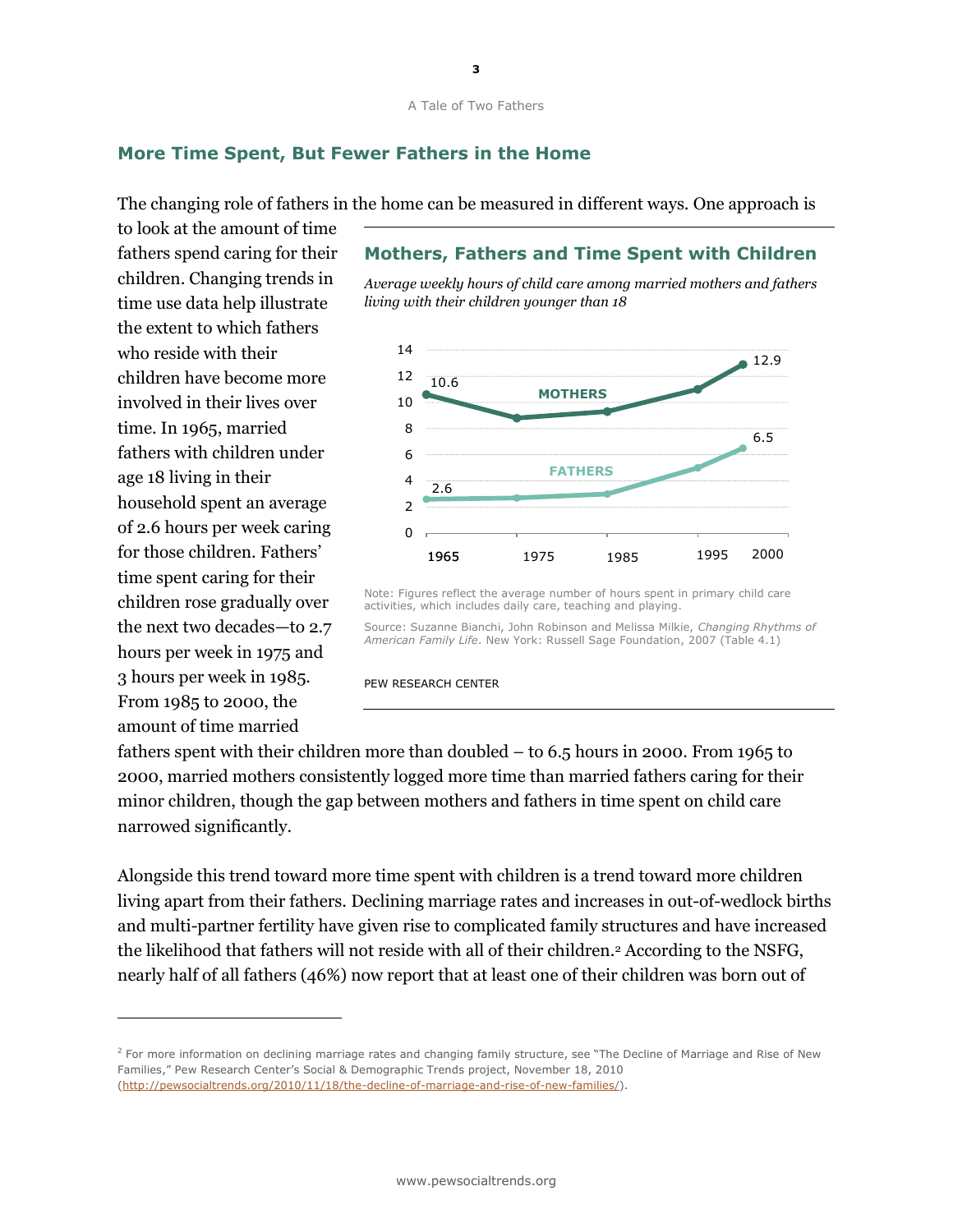wedlock, and 31% report that all of their children were born out of wedlock. In addition, some 17% of men with biological children have fathered those children with more than one woman. 3

#### **Living Apart from the Kids**

What is life like for fathers who live apart from their children? As would be expected, there is a wide variety of experiences. Some fathers are highly involved with their children, in spite of the fact that they do not live together. Others have little or no contact with their children. Roughly

one-in-five fathers who live apart from their children say they visit with them more than once a week, and an additional 29% see their children at least once a month. For 21% of these fathers, the visits take place several times a year. And for 27% there are no visits at all.<sup>4</sup>

Communicating by phone or email is more prevalent than face-to-face contact. Among fathers who live apart from their minor children, 41% say they are in touch with them via phone or email several times a week; 28% say they communicate at least monthly. Still, a sizable minority (31%) say they talk on the phone or email with their children less than once a month.

### **Fathers, Children and Day-to-Day Activities**

When it comes to spending time with a child, being in the same home makes a huge difference. More than nine-in-ten fathers who live with their children at least part of the time

1

#### **When Fathers and Children Live Separately**



#### **Frequency of visits**



Notes: Based on fathers who are living apart from at least one child 18 or younger. Frequencies are for the prior year. "Don't know/Refused" responses not shown.

Source: Pew Research Center calculations of the 2006-08 National Survey of Family Growth

PEW RESEARCH CENTER

month

report that they shared a meal with their child or talked with their child about the child's day almost daily over the past several weeks. Nearly two-thirds (63%) say they helped their child

<sup>3</sup> Karen Benjamin Guzzo and Frank Furstenberg. 2007. "Multipartnered Fertility among American Men," *Demography* 44(3): 583- 601.

<sup>&</sup>lt;sup>4</sup> Fathers who report that they never share a household with their children are "living apart" from those children. Fathers who report that they live in the same household with their children at least part of the time are "living with" those children.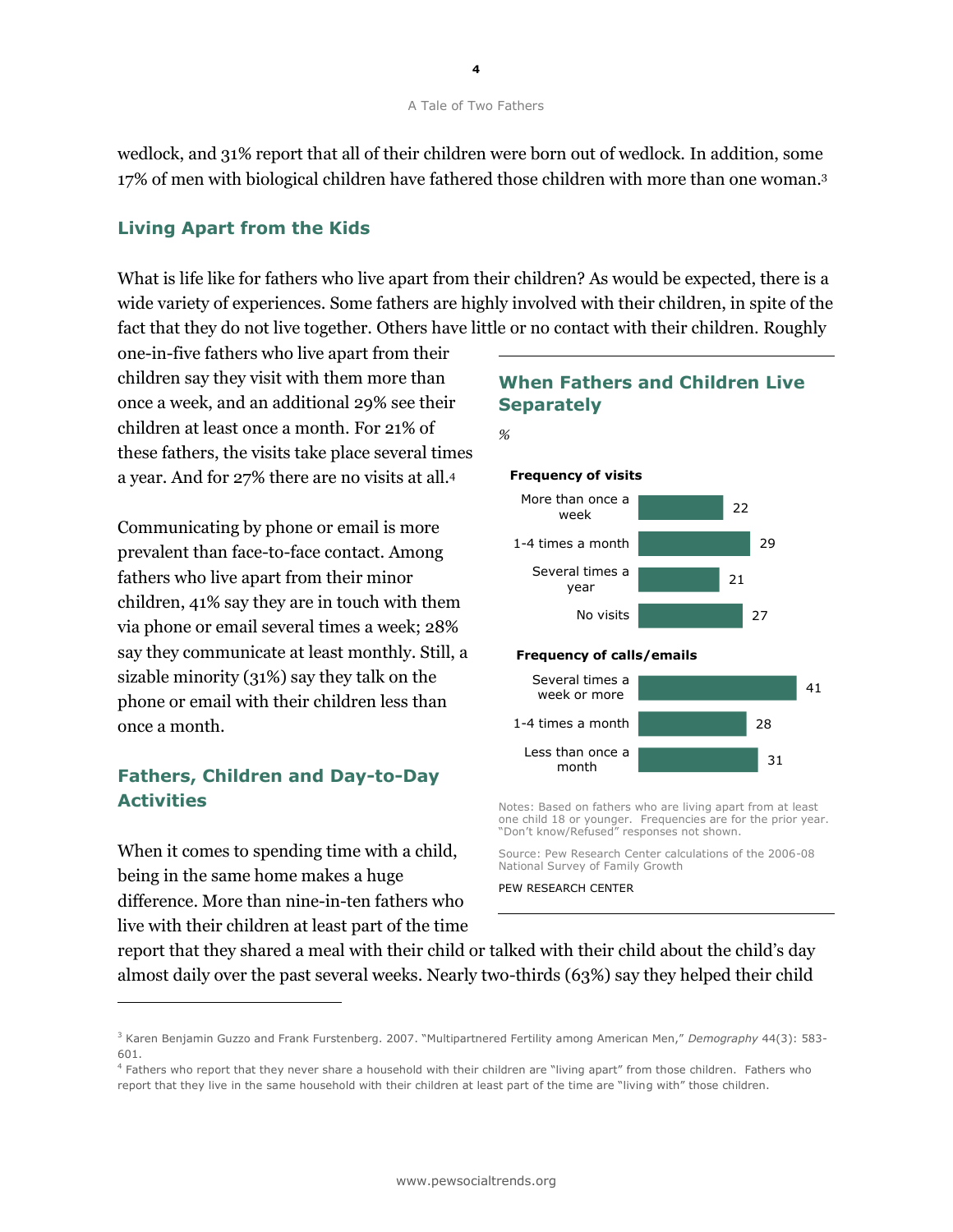with homework or checked on their homework at least several times a week, and 54% say they took their child to or from activities several times a week or more.

By comparison, relatively few fathers who live apart from their children report taking part in

these activities. Three-in-ten (31%) say they talked with their child about his or her day several times a week or more. Only 16% say they had a meal with their child several times a week over the past month. One-in-ten helped out with homework several times a week or more, and 11% took a child to or from activities.

### **Are You a Good Father?**

A father's presence or absence in the home is closely related to how he evaluates the job he is doing as a parent. Among fathers who live with their children at least part of the time, nearly nine-in-ten say they are doing a very good (44%) or good (44%) job as fathers to those children. An additional 11% classify themselves as okay fathers, and less than 1% say they are doing a bad or not very good job as a father.

Fathers who do not live with their children rate

themselves much more negatively. Only 19% say they are doing a very good job as fathers to the children they live apart from, and 30% say they are doing a good job. One-in-four say they are doing an okay job, while nearly as many describe their parenting as not very good (13%) or bad (9%).

#### **About the Report**

This report is based mainly on Pew Research Center analysis of the 2006-08 National Survey of Family Growth (NSFG). The NSFG gathers information on family life, marriage and divorce, pregnancy, infertility, and men's and women's health. The survey is an ongoing initiative of the U.S. Centers for Disease Control and Prevention. Data used for this report are drawn from Cycle 7, which was a continuous survey conducted from June 2006 to June 2010. Data from

### **The Activities of Daily Life**

*% of fathers saying they participated in each activity at least several times a week over the past month*

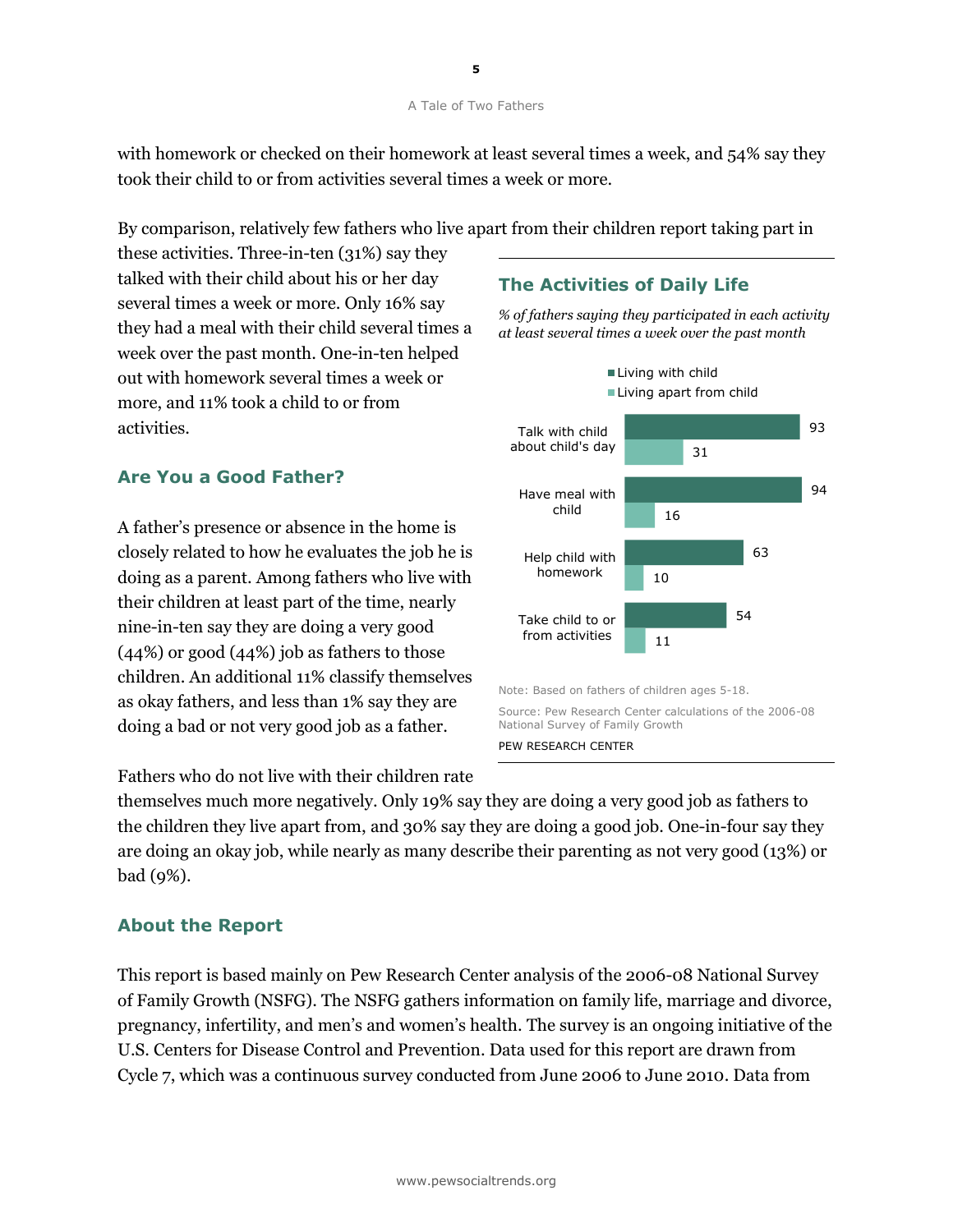2006-08 is based on interviews with 13,495 respondents ages 15-44; 7,356 were female and 6,139 male. Unless otherwise noted, all findings in this report are from the NSFG.

The results of a new Pew Research Center survey complement the findings from the NSFG. The Pew Research survey was conducted by landline and cellular telephone May 26-29 and June 2- 5, 2011, among a nationally representative sample of 2,006 adults living in the continental United States.

The charts for this report were prepared by Daniel Dockterman. Paul Taylor, director of the Pew Research Center's Social & Demographic Trends project, provided editorial guidance. Wendy Wang provided valuable comments and research assistance. Daniel Dockterman and Wendy Wang did the number checking, and Marcia Kramer copy-edited the report.

The report is divided into three sections: (1) Overview; (2) Living Arrangements and Father Involvement; (3) Attitudes about Fatherhood. A detailed methodology and topline can be found in the appendices.

### **Notes on Terminology**

The definition of "father" varies from question to question in the report, in order to reflect the wording and structure of the NSFG.

- *For questions regarding marital status at birth, and whether a father is living with the mother of all of his biological children*: "Fathers" are limited to men who have biological children.
- For questions regarding co-residence and time spent with children: "Fathers" refer to men with children 18 or younger. For **co-residers**, "fathers" include men with biological children, adopted children, stepchildren, or those who are living with their partner's children. For **non-co-residers**, "fathers" are based on men with biological or adopted children only.
- For NSFG attitude questions and questions regarding childlessness, "father" includes any man with biological or adopted children. Conversely, childless men have no biological or adopted children.

Any father who says that his child lives full time or part time in his household is considered a ―co-resident‖ father. Any father who does not live with his biological or adopted children is a ―non-co-resident‖ father. Part-time co-residence is self-identified by the father.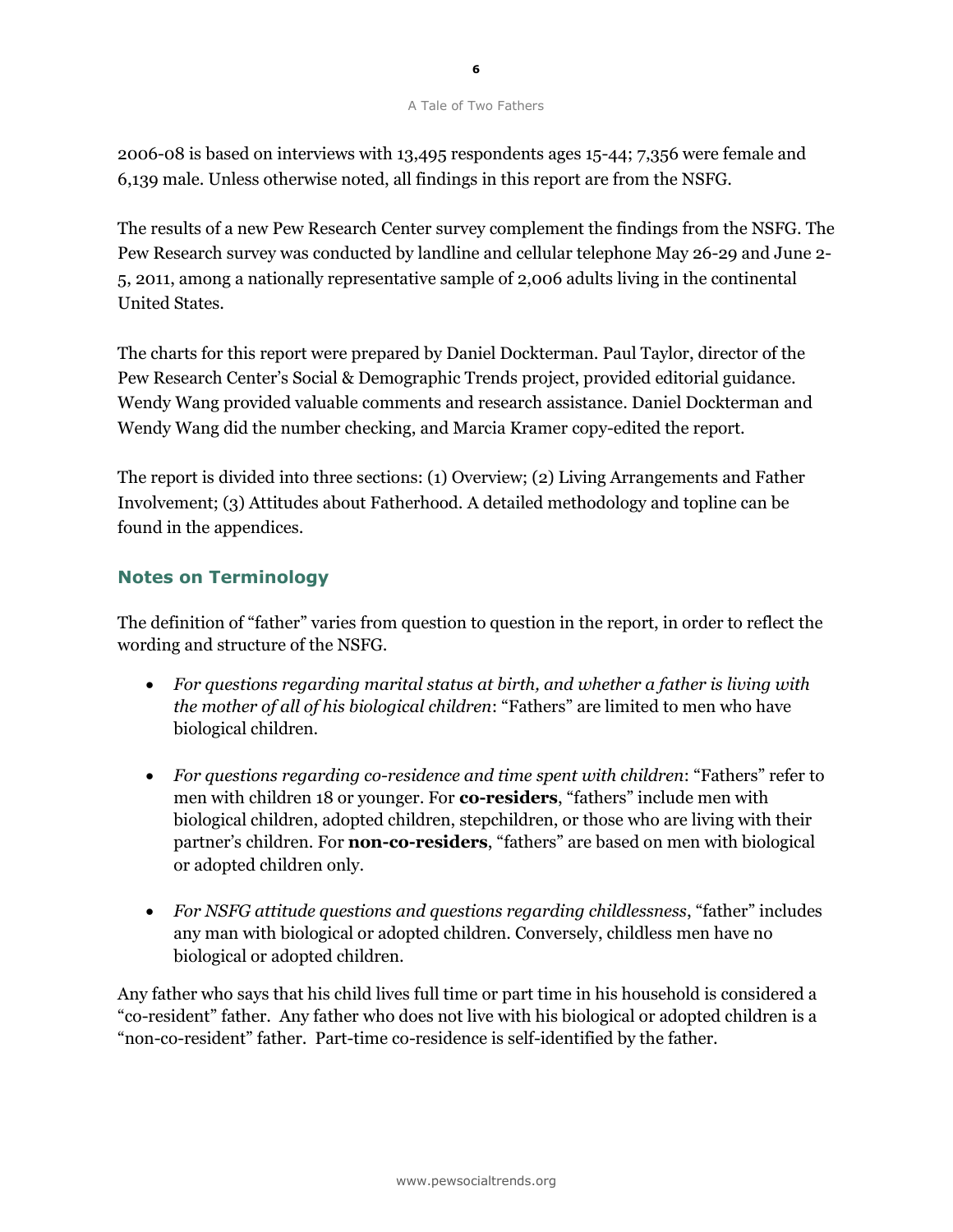The terms "whites," "blacks" and "African Americans" are used to refer to the non-Hispanic components of their populations. Hispanics can be of any race.

#### **Other Key Findings**

- **Men have a strong desire to be fathers …** Overall, 87% of males ages 15-44 who have no children say that they want to have children at some point. Among childless men between the ages of 40-44, a narrow majority (51%) still want children.
- **… But most say you don't need children to be happy.** Men who do not have children reject the idea that people can't be happy unless they have children. Only 8% of childless men agree with this statement, and even among fathers, only a small minority (14%) agree that children are necessary in order to be happy.
- **Most say being a father is harder today than it was a generation ago …** Among all adults, 57% say it is more difficult to be a father today than it was 20 or 30 years ago. Only 9% say being a father is easier today, and 32% say it's about the same. Among dads themselves, 63% say the job is harder now.
- **… But there is no consensus on whether today's fathers are more involved.**  The public is evenly split over whether today's fathers play a greater role or a lesser role in their children's lives compared with dads 20 or 30 years ago. While 46% say fathers play a greater role now, 45% say they play less of a role now.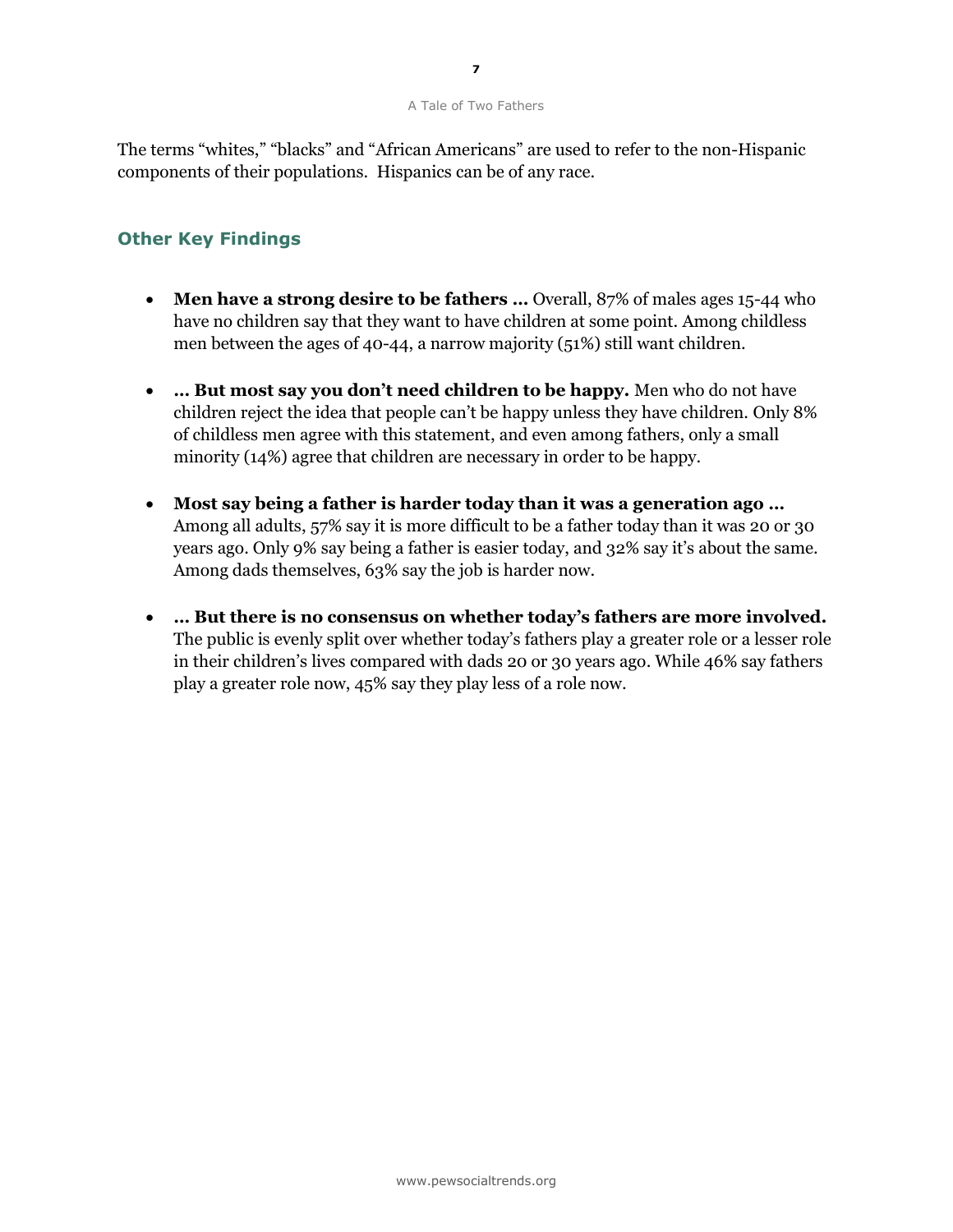### **LIVING ARRANGEMENTS AND FATHER INVOLVEMENT**

#### **Fatherhood and Marriage**

Nearly half (46%) of men ages 15 to 44 with biological children report that at least one of their children was born outside of marriage, 5 and 31% report that all of their children were born outside of marriage. In contrast, 69% report that they have had at least one of their children within a marriage.

Among young and middle-aged men, the likelihood of having a child out of wedlock varies by cohort. Among biological fathers ages 20 to 24, more than three-fourths (76%) have had a child out of wedlock, while this share drops to 36% for fathers ages 35 to 44.

There are notable differences by race and ethnicity, as well. Some 37% of white biological dads have had at least one child out of wedlock, while 77% have had a birth within a marriage. Black and Hispanic fathers are much more likely to report having had a nonmarital birth. Among black men, 72% have had a child out of wedlock, and 48% have had one in marriage; and among Hispanic men, 59% have had a birth out of wedlock, and 58% have had a birth within a marriage.

 $\overline{a}$ 

#### **Share of Fathers with Nonmarital Births**

*% with biological children*



Source: Pew Research Center calculations of the 2006-08 National Survey of Family Growth

PEW RESEARCH CENTER

Biological fathers with high levels of education are far less likely to have had a child out of wedlock than their less-educated counterparts. Only 13% of those with at least a bachelor's

<sup>&</sup>lt;sup>5</sup>According to the NSFG, a similar share (47%) of women who have given birth report having at least one birth outside of marriage, and a [Pew Research Center report](http://pewsocialtrends.org/2010/05/06/the-new-demography-of-american-motherhood/) using National Center for Health Statistics data revealed that 41% of all 2008 births were nonmarital births.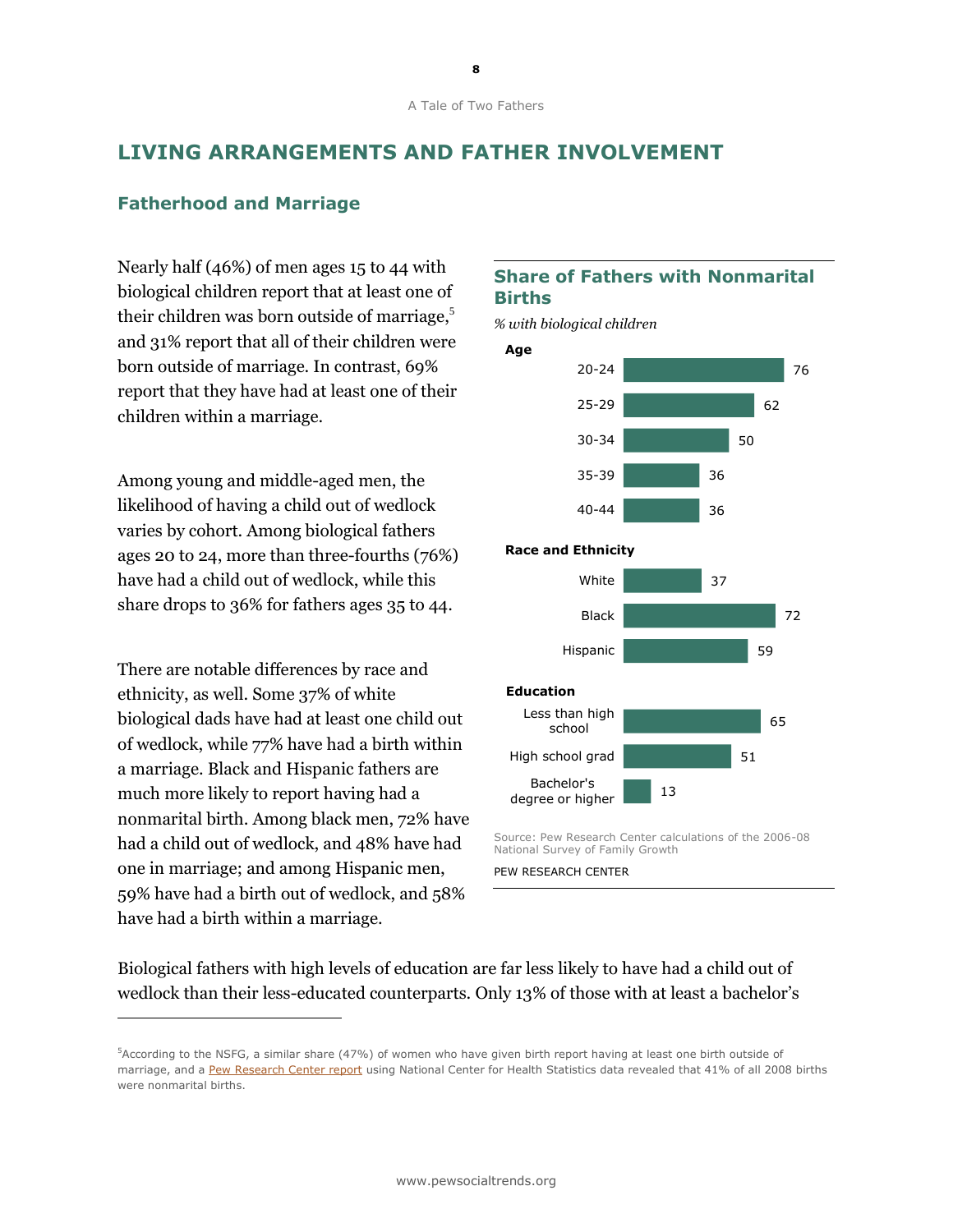degree report a nonmarital birth. In comparison, almost two-thirds (65%) of those who never completed high school have a child out of wedlock, as do over half (51%) of those whose highest educational attainment is a high school diploma.

Just over half (55%) of men with biological children are married to the biological mother of all of those children. An additional 7% of biological fathers are cohabiting with the mother of their children.

Fathers under age 30 are less likely than older fathers to be married to the mother of their children. Some 26% of dads ages 20-24 report as much, as do 47% of dads ages 25-29. In comparison, 58% of fathers ages 40-44 are married to the mother of their children. While they are far less likely than their older counterparts to be married to the mother of their children, more than half of fathers ages 20-24 (53%) and 25-29 (62%) are still in a relationship—marital or cohabiting—with the mother of their children.

Black biological fathers are far less likely than white biological fathers to be married to the mother of their children. Some 36% of blacks are in this situation, compared with 59% of whites. Among Hispanic biological fathers, this share is 50%.

Education is closely linked with the likelihood of a biological father's being married to the mother of his children. Among fathers with less than a high school diploma, 40% are married to their children's mother. The share rises to 50% for fathers who have a high school diploma. For fathers with at least a bachelor's degree, the share married to the mother of their children jumps to 83%.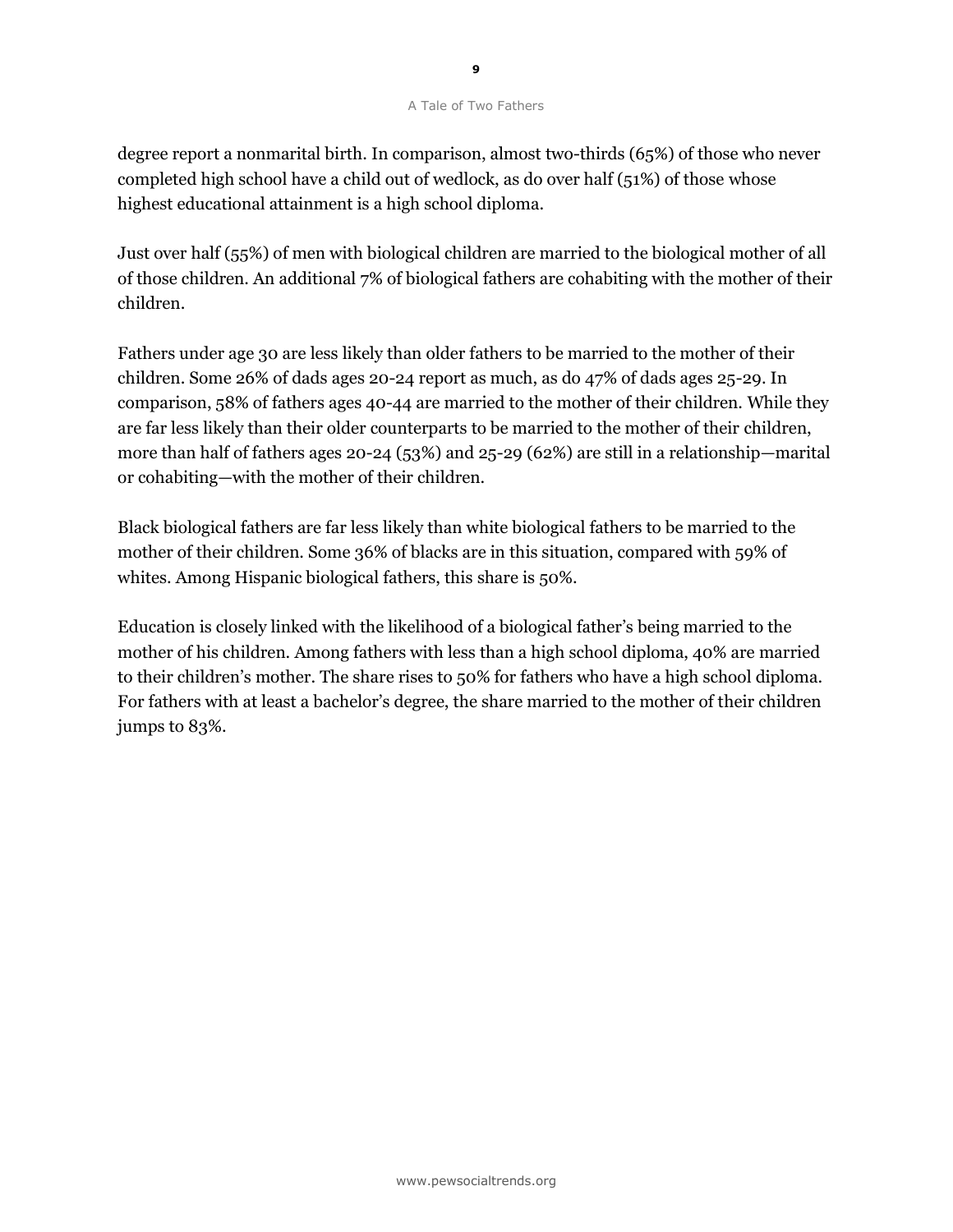#### **Fathers and their Children**

Overall, 73% of men with children 18 or younger report that they live with those children at least part of the time (i.e., they "coreside"). <sup>6</sup> Conversely, more than one-fourth of fathers (27%) are living apart from at least one of their children: 16% are living apart from all of their children, and 11% are living apart from some of their children.

Among fathers of children ages 5-18, 70% are living with all of those children—meaning that three-in-ten are living apart from at least one of their children. Rates of co-residence with younger children are generally higher, even so

1

# **Living Arrangements of Fathers**





almost one-in-six (16%) fathers are living apart from at least one of their children under age 5.

There is little historical trend data directly measuring the share of fathers co-residing with their children. However, the U.S. Census Bureau offers a related measure—the share of *children* living with, or living apart from, each of their parents. In 1960, 89% of minor children were living with their fathers, and 96% of children were living with their mothers. In other words, 11% of children were living apart from their fathers, and 4% were living apart from their mothers. Fifty years later, the share of children living with their fathers fell to 73%, meaning that 27% (some 20.3 million) were living apart from their fathers. In comparison, 92% of minors were living with their mothers, and 8% were living apart from them [\(U.S. Census](http://www.census.gov/population/www/socdemo/hh-fam.html)  [Bureau, 2010\)](http://www.census.gov/population/www/socdemo/hh-fam.html).

The increased share of children living apart from their fathers is due at least in part to the decline in the share of children living in two-parent households in general, which in turn is related to a decline in marriage rates. While 72% of the adult population was married in 1960, that share dropped to 52% by 2008. And while 87% of children ages 17 and younger were living with two married parents in 1960, in 2008 the share dropped to 64%, with an additional 6% of children living with two cohabiting parents [\(Pew Social and Demographic Trends, 2010\)](http://pewsocialtrends.org/2010/11/18/the-decline-of-marriage-and-rise-of-new-families/).

<sup>6</sup> For measures of co-residence and time spent with children, "fathers" include men with biological or adopted children or stepchildren, and men residing with their partner's children.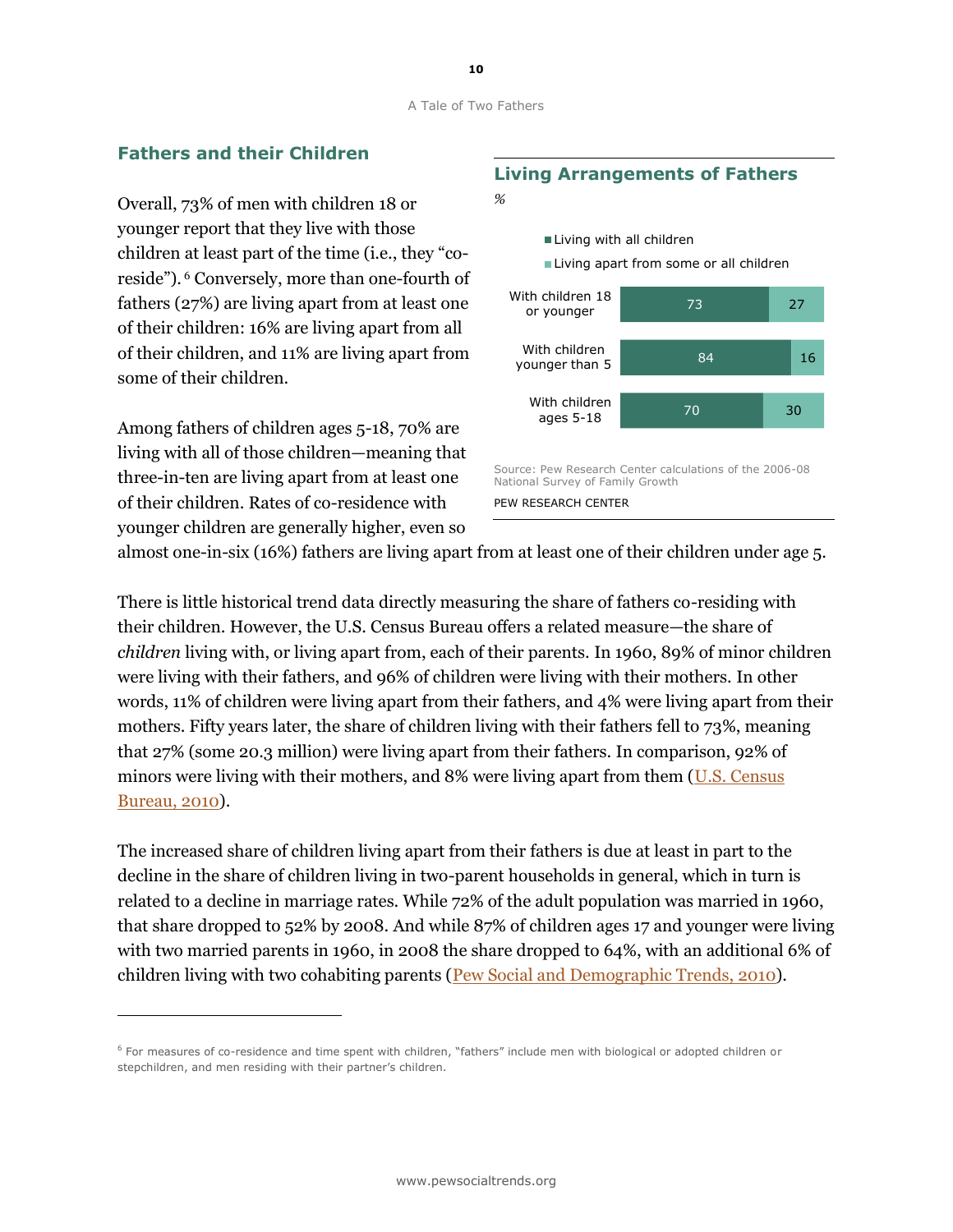Multi-partner fertility also contributes to complex family structures and to the large share of fathers living apart from at least some of their children. Research indicates that about 17% of biological fathers have fathered children with more than one woman. <sup>7</sup>

A father's age is not linked to the likelihood that he is living apart from any of his children 18 or younger. Some 31% of dads ages 20-24 are living apart from at least one of their children,

compared with 25% of those ages 40-44. When the sample is limited to fathers of children younger than 5, though, some age differences do emerge, with fathers in their twenties being more likely than older fathers to live apart from their young children. For instance, 27% of fathers ages 20-24 are living apart from at least one of their young children, compared with 6% of fathers ages 40-44.

Race and ethnicity are strongly associated with the likelihood that a father will live apart from at least one of his children. While about onefifth (21%) of white fathers live apart from at least one of their children, this number rises to 35% among Hispanic fathers, and 44% among African American fathers. This pattern persists when examining fathers of children younger than 5, with 10% of white fathers living apart from at least one of their young children, compared with 24% of Hispanic fathers and 32% of African American fathers.

Four-in-ten fathers lacking a high school diploma live apart from at least one of their children. Among high school graduates, the

### **Share of Fathers Living Apart from Children**

*% with children 18 or younger*



Note: Includes fathers who are living apart from at least one child 18 or younger.

Source: Pew Research Center calculations of the 2006-08 National Survey of Family Growth

PEW RESEARCH CENTER

share decreases to 29%, and among college graduates, it drops to 7%.

1

<sup>&</sup>lt;sup>7</sup> Karen Benjamin Guzzo and Frank Furstenberg. 2007.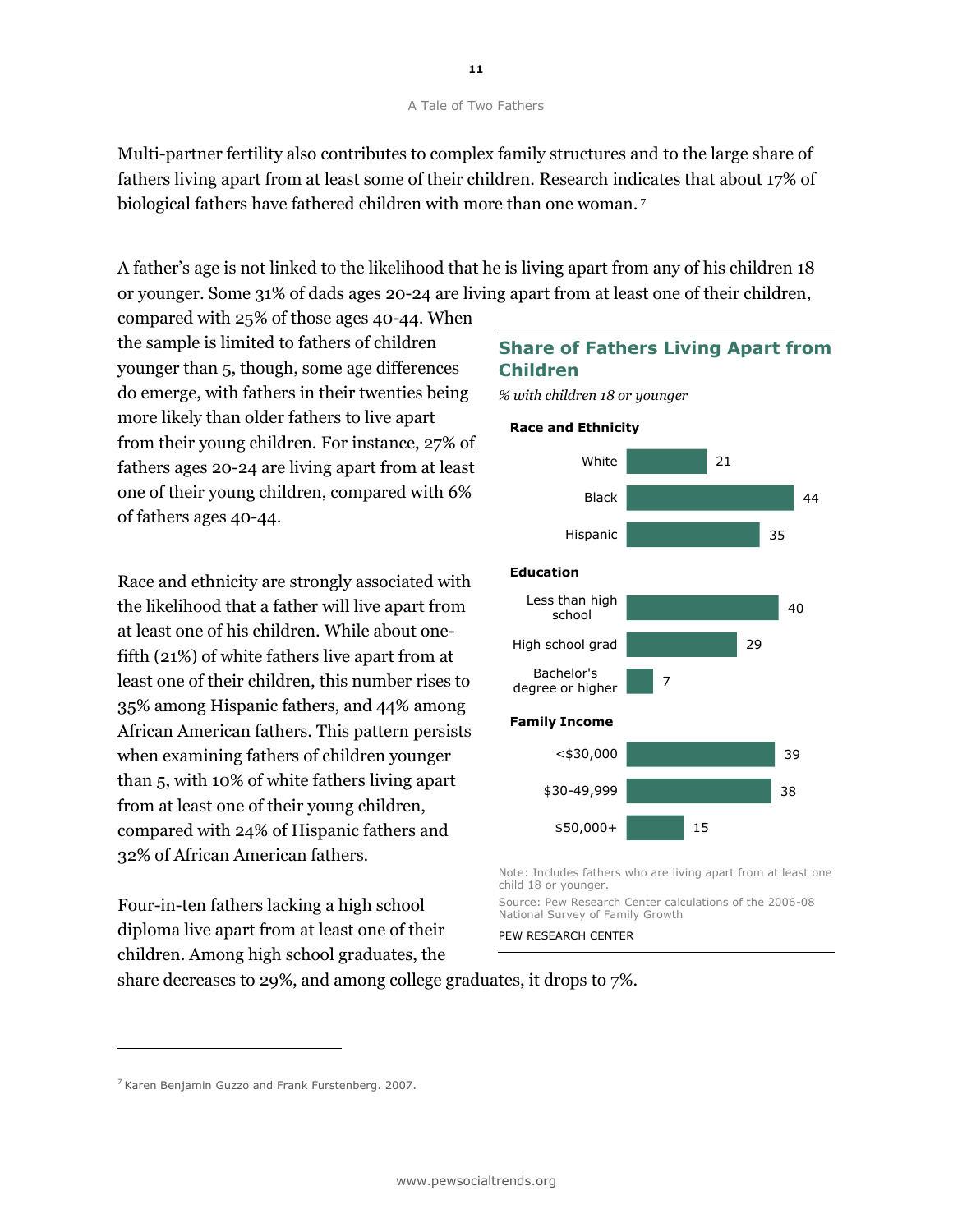And while three-in-ten (29%) fathers with less than a high school diploma live apart from at least one of their children under age 5, the share declines to 17% for high school graduates, and 4% for fathers with a bachelor's degree or more.

Fathers with higher family incomes are much less likely to be living apart from any of their children than are those with lower incomes. Some 15% of fathers with annual family incomes of \$50,000 or more live apart from a child, compared with 39% of those with incomes below \$30,000 and 38% of those with incomes of \$30,000 to \$49,999. The pattern holds true when looking only at fathers of young children. Just 5% of fathers with family incomes of \$50,000 or more are living away from a child less than 5 years of age. In comparison, some 29% of dads with family incomes of less than \$30,000 live apart from a child, as do 24% of dads with incomes of \$30,000 to \$49,999.

#### **Absent Fathers: Involvement from a Distance?**

While more than one-quarter (27%) of fathers are living apart from their children 18 or younger, there is a huge variation in the type of involvement that these "non-coresident" fathers have with their children. On one end of the spectrum, almost onefifth (18%) report only occasional contacts with their children, and no visits in over a year. At the other end of the spectrum are the 14% of fathers who live apart from their children but report still seeing them several times a week, and talking with or emailing them several times a week, as well.

Among dads who are not living with their children, less than one-fourth (22%) report that they visited with their children more than once a week on average over the past year. Some 29% saw their children 1 to 4 times a month, and 21% saw them several times in the past year. More than onefourth of non-co-residential dads (27%)

# **Father Involvement with Non-Co-Residential Children** *(%)*

#### 22 29 21 27 41 28 31 More than once a week 1-4 times a month Several times a year No visits Several times a week or more 1-4 times a month Less than once a **Frequency of calls/emails Frequency of visits**

Notes: Based on fathers who are living apart from at least one child 18 or younger. Frequencies are for the prior year. "Don't know/Refused" responses are not shown.

Source: Pew Research Center calculations of the 2006-08 National Survey of Family Growth

#### PEW RESEARCH CENTER

month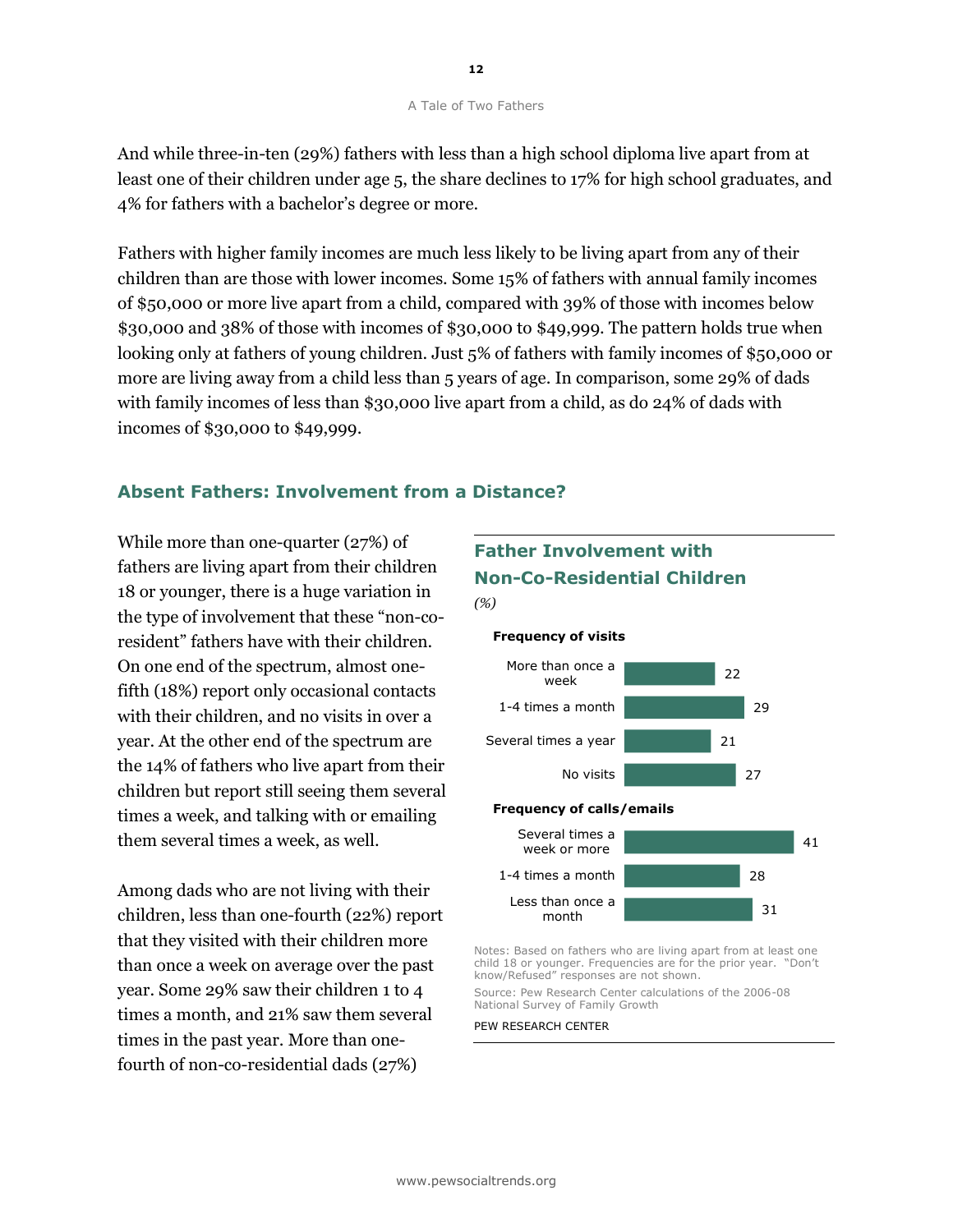report that they did not see their non-co-residential children at all in the past year.

There are no age differences in the likelihood of a father's seeing his non-co-resident child at least once a month.

Hispanic fathers living apart from their children are much less likely than others to see those children monthly or more. Roughly one-third (32%) do so, compared with 59% of whites and 67% of blacks.

Some 41% of non-co-resident fathers lacking a high school diploma saw their children at least once a month, and this share rises to 57% among fathers with a high school diploma. In terms of income, though, there were no major differences—fathers with family incomes below \$30,000 who were living apart from their children were statistically as likely as fathers with higher incomes to visit with those children at least once a month.

While just over two-in-ten fathers saw their non-co-resident children several times a week during the prior year, almost double that share (41%) report that they communicated with their children via phone or email several times a week during that same time period. On the other end of the spectrum, a sizable minority—31%—report that they communicated with their non-co-resident children less than once a month. An additional 28% emailed or called their children one to four times a month during the prior year.

There are no race or ethnic differences in the likelihood of having email or phone contact with a non-co-resident child several times a week or more.

Three-in-ten (31%) fathers with less than a high school diploma report communicating with their children several times a week or more in the past year. This is a lower share than the 48% of fathers with a high school diploma who report the same.

Fathers with low family incomes were less likely than higher income fathers to contact their non-co-residential children at least several times a week. One-third (31%) of fathers with annual family incomes of less than \$30,000 report having had contact via phone or email with their children at least several times a week in the prior year. In comparison, this share is 45% for those with incomes of \$30,000 to \$49,999 and 49% for those with family incomes of \$50,000 or more.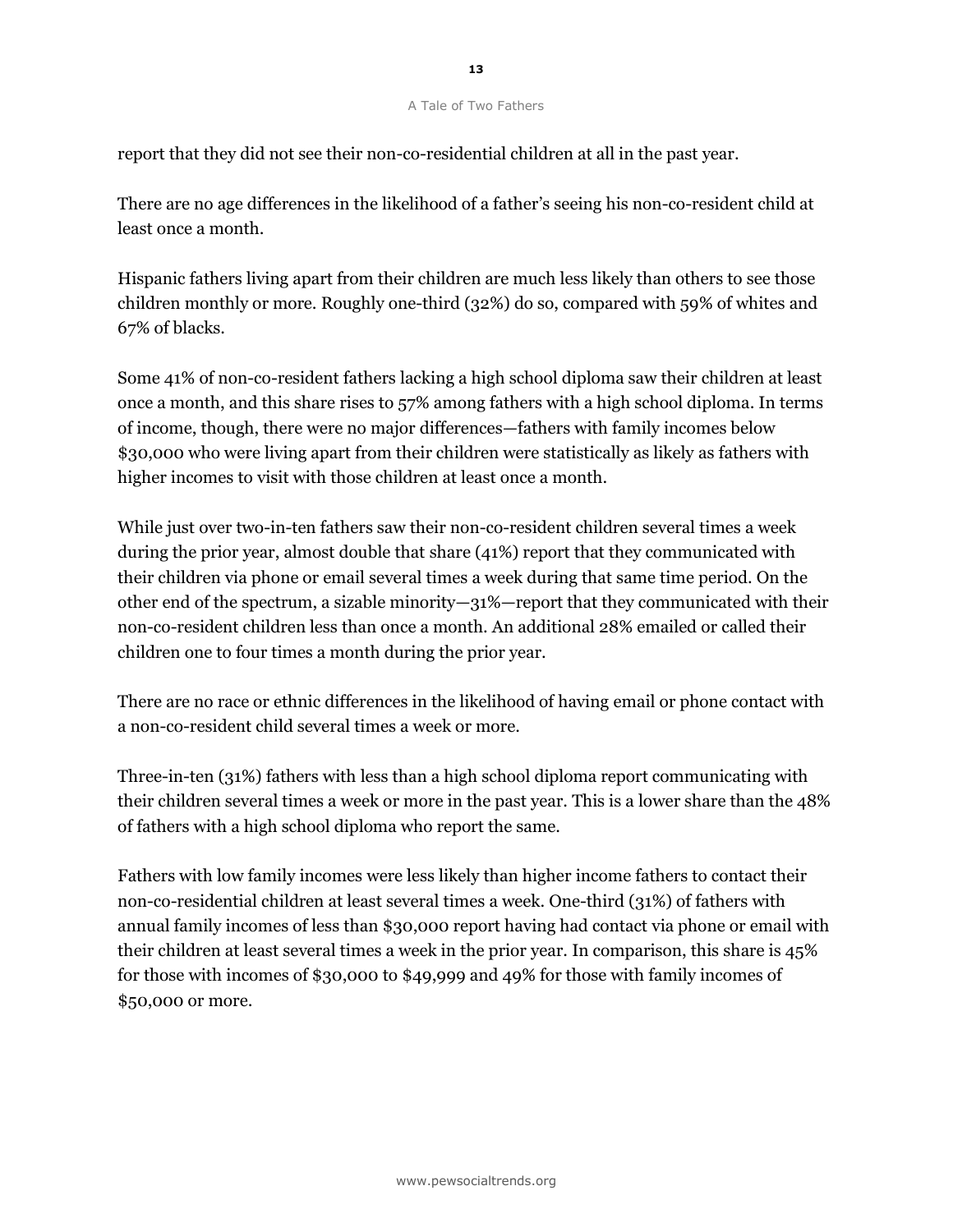### **Time Spent with Children**

When it comes to spending time with children, co-residence matters—a lot. In fact, whether a father lives with his children is more directly associated with his day-to-day involvement with them in the prior four weeks than his race, ethnicity, age, education or income. The vast majority of fathers who live with their children report regular involvement in their routine

care, while the story is much more mixed for fathers who live apart from their children.

#### *Talking with children about their day:*

More than nine-in-ten (93%) fathers who live with their children ages 5-18 report that they talked with their children about things that happened in their children's day several times a week on average in the four weeks prior to the interview. Three-in-ten (31%) fathers living apart from their children report the same. The plurality of non-co-resident fathers (44%) report that they hadn't talked to their children about their day at all in the previous four weeks. One-fourth (25%) report doing so occasionally, up to about once a week.

Co-resident fathers ages 25-29 are less likely to talk with their children about their day at least several times a week than are those ages 35-39 (89% vs. 96%), but otherwise no significant age differences emerge.



*% of fathers with children ages 5-18 saying they participated in each activity at least several times a week in the past month*



National Survey of Family Growth PEW RESEARCH CENTER

The only other notable difference among fathers who reside with their children occurs by educational level. While 89% of co-resident fathers with less than a high school diploma talked with their children several times a week about their day, this share rises to 97% among college graduates. For high school graduates, the share is 93%.

Among fathers living apart from their children, there are some differences by race and ethnicity in the likelihood of talking with their children several times a week about their day. Blacks are far more likely to do so than their white or Hispanic counterparts. While almost half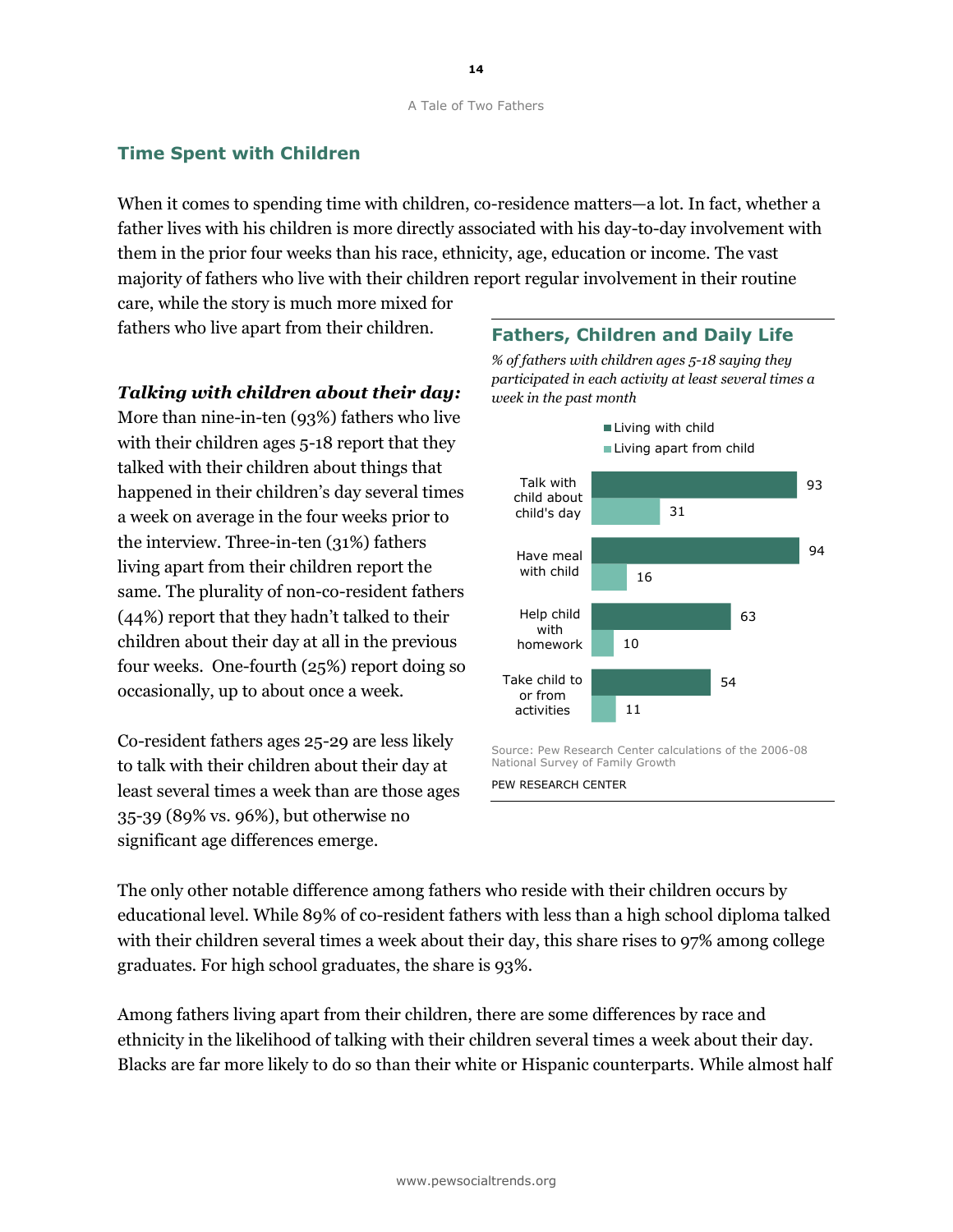(49%) of blacks talk with their children several times a week about their day, the share of Hispanics who do so is 22%, and of whites, 30%.

*Sharing meals with children:* When it comes to sharing meals with their children, the vast majority of co-resident dads report doing so often. Fully 94% report eating with their children ages 5-18 several times a week in the four weeks prior to being interviewed. This is far higher than the 16% of non-co-resident fathers who share several meals a week with their children. In fact, the majority (57%) of fathers who live apart from their children report sharing no meals with their children ages 5-18 in the last four weeks, and just over one-fourth (26%) ate with their children sometimes, but no more than once a week.

Among fathers who live with their children, the likelihood of sharing several meals a week with children ages 5-18 is quite consistent across almost all categories. The only exception occurs in terms of education—high school graduates were less likely than those with a bachelor's degree to eat several times a week with their children ages 5 to 18. Some 92% of high school graduates did so, compared with 98% of those with a bachelor's degree. The share of fathers with less than a high school diploma who did so is 94%.

There are no differences among subgroups of non-co-resident fathers in this measure.

*Helping children with homework:* More than six-in-ten (63%) fathers who live with their children ages 5-18 report that they helped those children with homework or checked with their children about their homework several times a week in the four weeks prior to being interviewed. An additional 22% helped or checked at least sometime (up to once a week), and 15% did not inquire about or help with homework at all. In contrast, one-in-ten (10%) non-coresidential fathers helped with or inquired about the homework of their children at least several times a week, 15% helped out or inquired at least sometime, and fully three-fourths (75%) did not help or check on homework in the four weeks preceding the interview.

**Taking children to and from activities:** More than half (54%) of fathers report that they took their co-resident children ages 5-18 to and from activities several times a week or more in the four weeks prior to being surveyed. Some 31% did so up to once a week, while 15% report not doing so at all. Among the dads living apart from their children, only about one-in-ten (11%) transported their children several times a week, compared with 17% who did so up to once a week, and fully 72% who didn't transport their child at all in the four weeks preceding the survey.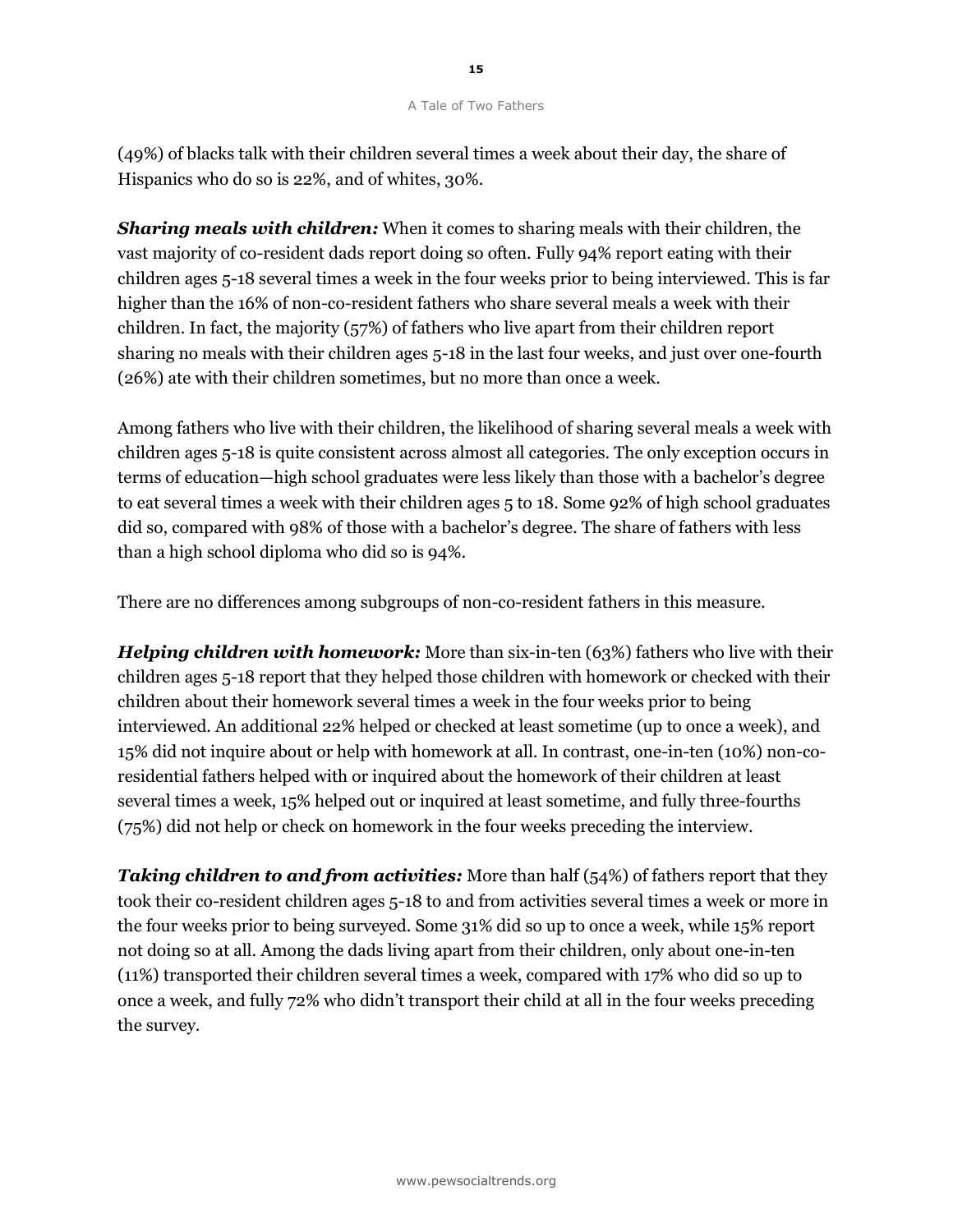In terms of subgroup differences in the likelihood of transporting children several times a week, education emerges as an important indicator for fathers who live with their children. Those with a bachelor's degree were far more likely to do so (65%) than were those lacking a high school diploma (49%) or those with only a high school diploma (51%).<sup>8</sup>

Among fathers not living with their children, there were no subgroup differences in the likelihood of chauffeuring children several times a week or more in the four weeks prior to being interviewed.

*Playing with young children:* Fathers of children younger than 5 years of age were asked how often they played with their children in the four weeks prior to being interviewed. Almost all fathers living with their young children (98%) played with those children at least several times a week. Among fathers not living with their young children, more than one-third (36%) report the same. About one-fifth of the non-co-resident fathers (21%) played with their young children at least some, and 43% did not play with their young children at all.<sup>9</sup>

#### *Sharing meals or feeding young*

1

*children:* The vast majority (95%) of fathers

### **Fathers, Young Children and Daily Life**

*% of fathers with children younger than 5 saying they participated in each activity at least several times a week in the past month*



PEW RESEARCH CENTER

living with their children under the age of 5 shared meals with or fed those children several times a week or more over the four-week period prior to being interviewed. In contrast, this share was 25% among fathers living apart from their children. The plurality (48%) of non-coresident fathers of young children shared no meals with their children, and just over onefourth (26%) ate with or fed their young children at least occasionally during that period.

<sup>&</sup>lt;sup>8</sup> Educational differences in this measure may relate in part to the fact that more highly educated parents are more likely to schedule formal activities for their children than other parents, and thus create more of a need for transporting the children See Annette Lareau, *Unequal Childhoods: Class, Race, and Family Life* (Berkeley, CA: University of California Press, 2003).

<sup>9</sup> Sample sizes do not allow for subgroup analysis of non-co-residential fathers of children less than age 5.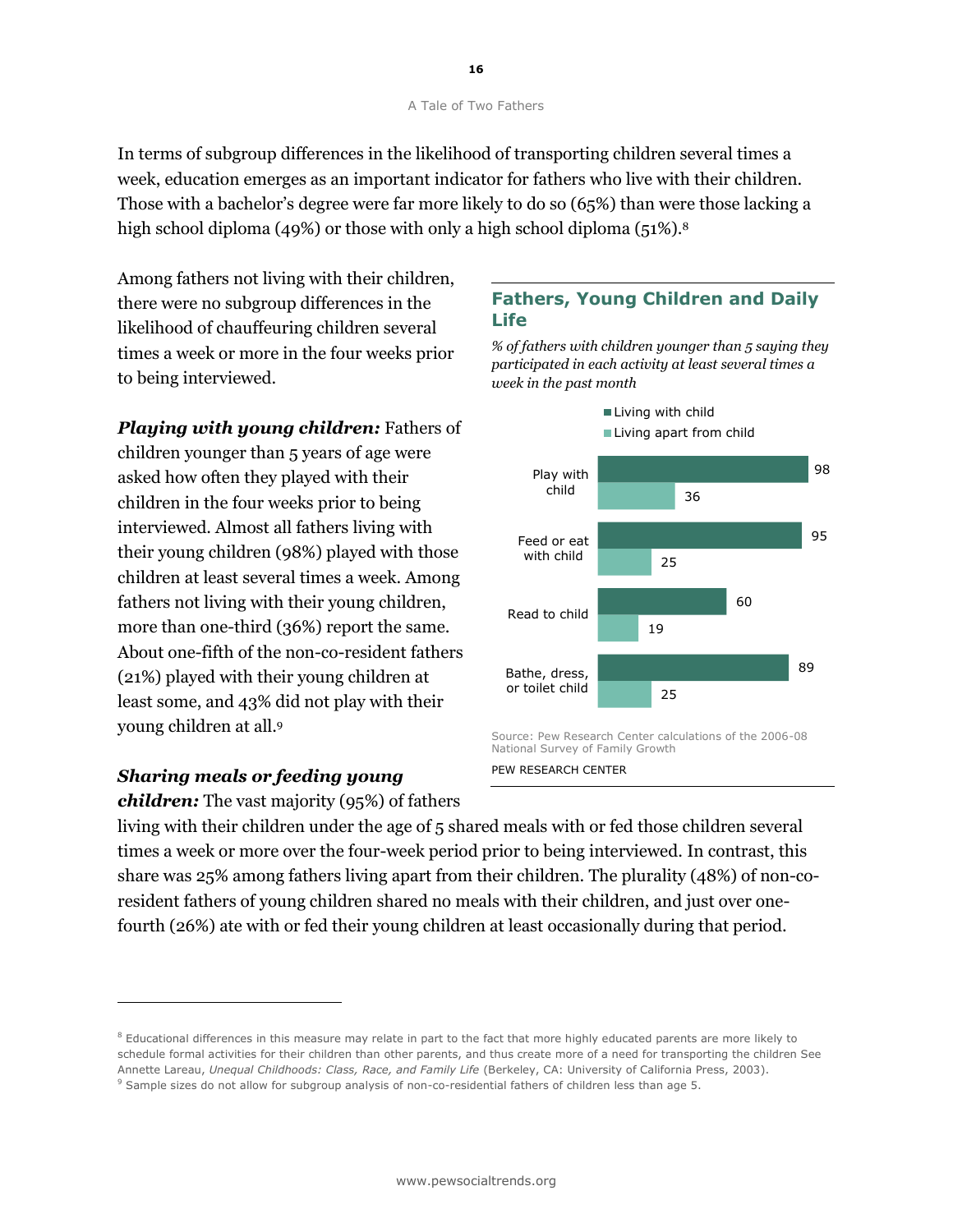There are no differences among co-resident fathers in the likelihood of feeding or eating with their young children.

*Reading to young children:* Six-in-ten (60%) co-resident fathers report reading to their children under age 5 at least several times a week in the four weeks prior to being interviewed. One-fourth (25%) did so occasionally, and 15% didn't read to their children at all. Almost twoin-ten (19%) non-co-resident fathers read to their young children several times a week or more, while 22% did so occasionally, and 59% didn't read to their children at all.

Unlike most of the preceding measures, there are a number of subgroup differences among coresident fathers when it comes to reading to their children.

Less than half (45%) of co-resident Hispanic fathers read to their children ages less than 5 several times a week or more, compared with 65% of white co-resident dads. Some 62% of black co-resident fathers read to their young children several times a week or more in the four weeks preceding the survey.

Co-resident fathers with a bachelor's degree were far more likely than others to read to their young children several times a week or more. More than three-fourths (76%) did so, compared with 48% of those with less than a high school diploma and 57% of those with a high school diploma.

Economic circumstances were also linked to the likelihood of reading often to a young child. While more than two-thirds (68%) of co-resident fathers with family incomes of \$50,000 or more read to their children at least several times a week, some 54% of fathers with annual family incomes of less than \$30,000 did so, and half (50%) of fathers with annual family incomes of \$30,000 to \$49,999 did so.

*Bathing, dressing or toileting young children:* Almost nine-in-ten (89%) fathers who live with their young children report that they helped in bathing, dressing or toileting them several times a week in the four weeks preceding the survey. In contrast, one-fourth (25%) of fathers living apart from their young children report the same. More than half (54%) of nonco-resident fathers report no participation in these activities in the prior four weeks, and 21% report occasionally being involved in these activities during this period.

There are no subgroup differences in the likelihood of bathing, dressing, or toileting young children among co-resident fathers in the four weeks prior to being surveyed.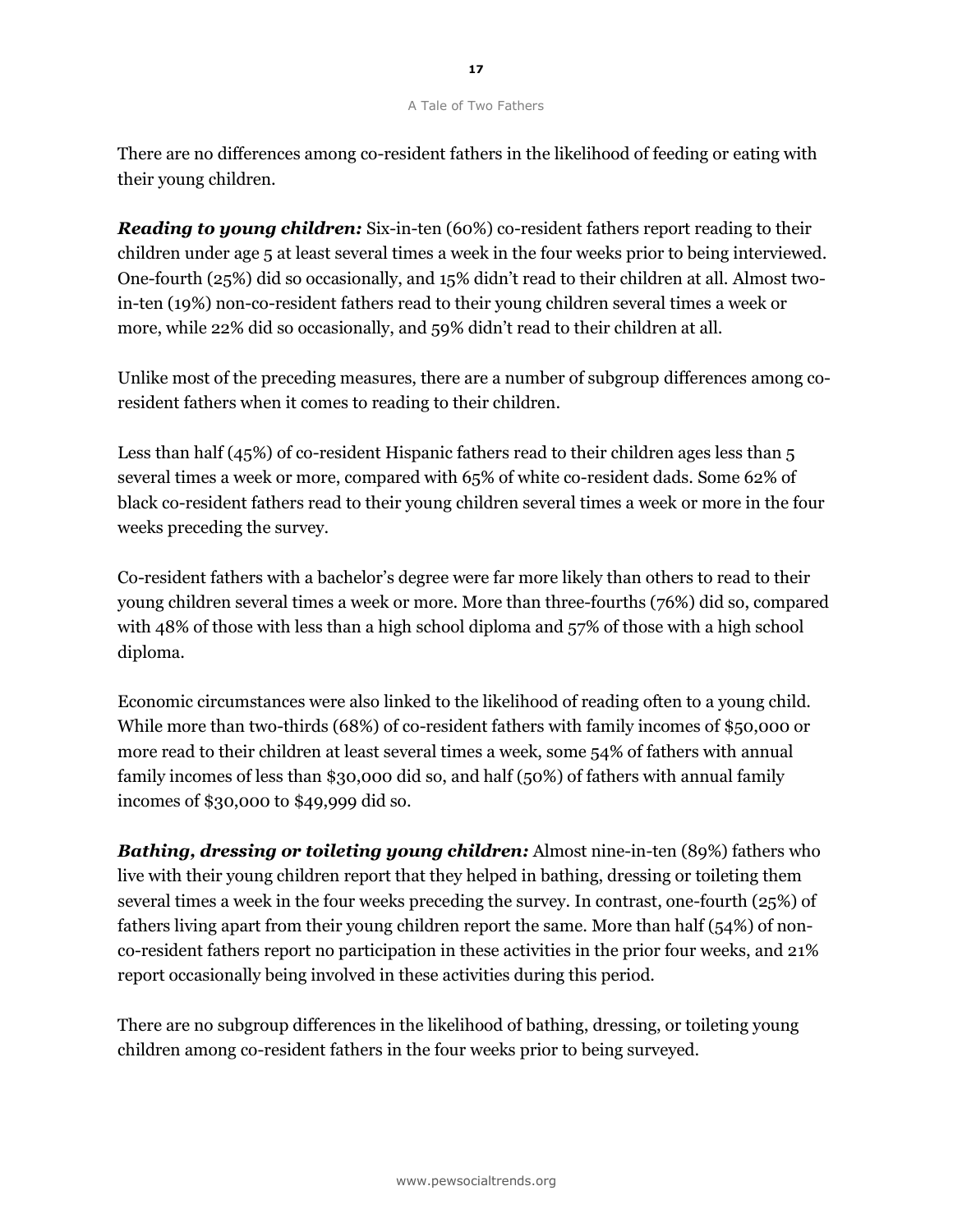#### **How Good a Father Are You?**

All men with children 18 or younger were asked, "How good a job do you think you do as a father?" The question was asked separately in reference to co-resident and non-co-resident children, and results differ markedly for each group.

Almost 9-in-10 (88%) fathers who live with their children rate themselves as doing a good or very good job, while just under half (49%) of non-co-resident fathers evaluate themselves similarly. Some 44% of fathers think they do a very good job with coresident children, and another 44% think they do a good job. Some 11% think they do an "okay" job. In contrast, only 19% of fathers report that they are very good parents to their non-co-residential children, while 30% think they are a good parent. One-fourth (25%) think they are doing an okay job parenting non-co-residential children, and 22% think they are doing a not very good or bad job.

### **How Good a Job Do You Think You Do as a Father to…?**





Among co-resident fathers, there are no subgroup differences in the likelihood of rating one's parenting as either good or very good. Among non-co-resident fathers, the only significant difference emerges on age—fathers ages 25-29 are more likely to rate themselves as good or very good than are fathers ages 40-44 (63% vs. 41%).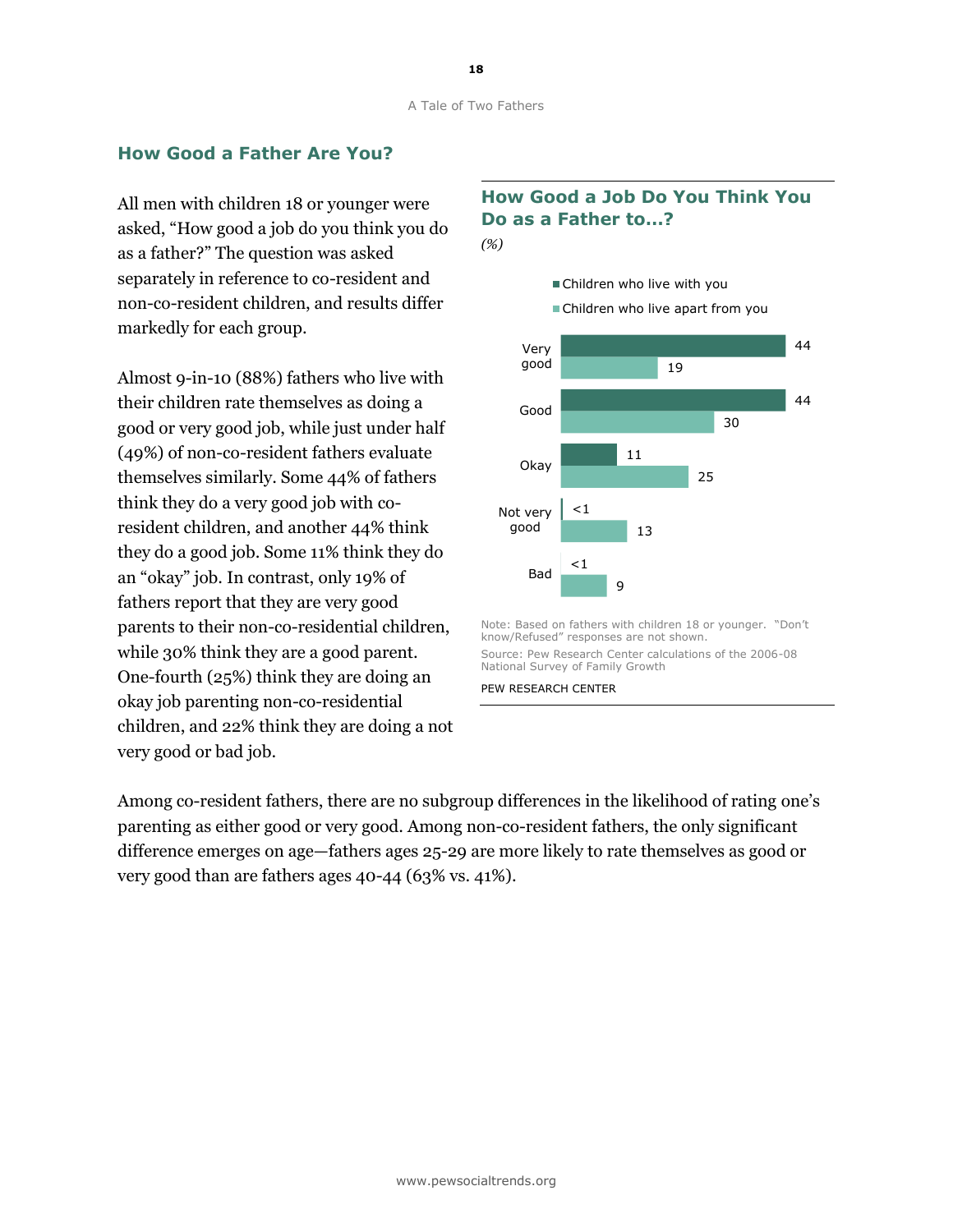### **How Parenting Self-Evaluations Differ Between Mothers and Fathers**

In October of 2010, the Pew Research Center conducted a [nationwide survey](http://pewsocialtrends.org/2010/11/18/the-decline-of-marriage-and-rise-of-new-families/) of 2,691 adults regarding their attitudes about and experiences with family. According to that survey, the majority (71%) of parents with children under age 18 say that they are doing an "excellent" or "very good" job as parents.

However, fathers give themselves lower marks than mothers: 63% of fathers with children under age 18 think that they are doing an "excellent" or "very good" job as parents, compared with 80% of mothers with similarly aged children.

### **Mothers and Fathers Rate Themselves**

*% saying the job they have done or are doing as a parent is …*



Notes: Based on 1,043 parents with children younger than 18. Individual categories may not add up to Net totals due to rounding.

Source: Pew Research Center survey conducted Oct. 1-21, 2010, N=2,691 PEW RESEARCH CENTER

Married mothers are the group that rates their parenting the highest. More than eight-in-ten  $(83%)$  rate their parenting as either "excellent" or "very good." On the other end of the spectrum, unmarried fathers give themselves the lowest rating: some 56% think that they are doing an "excellent" or "very good" job as parents.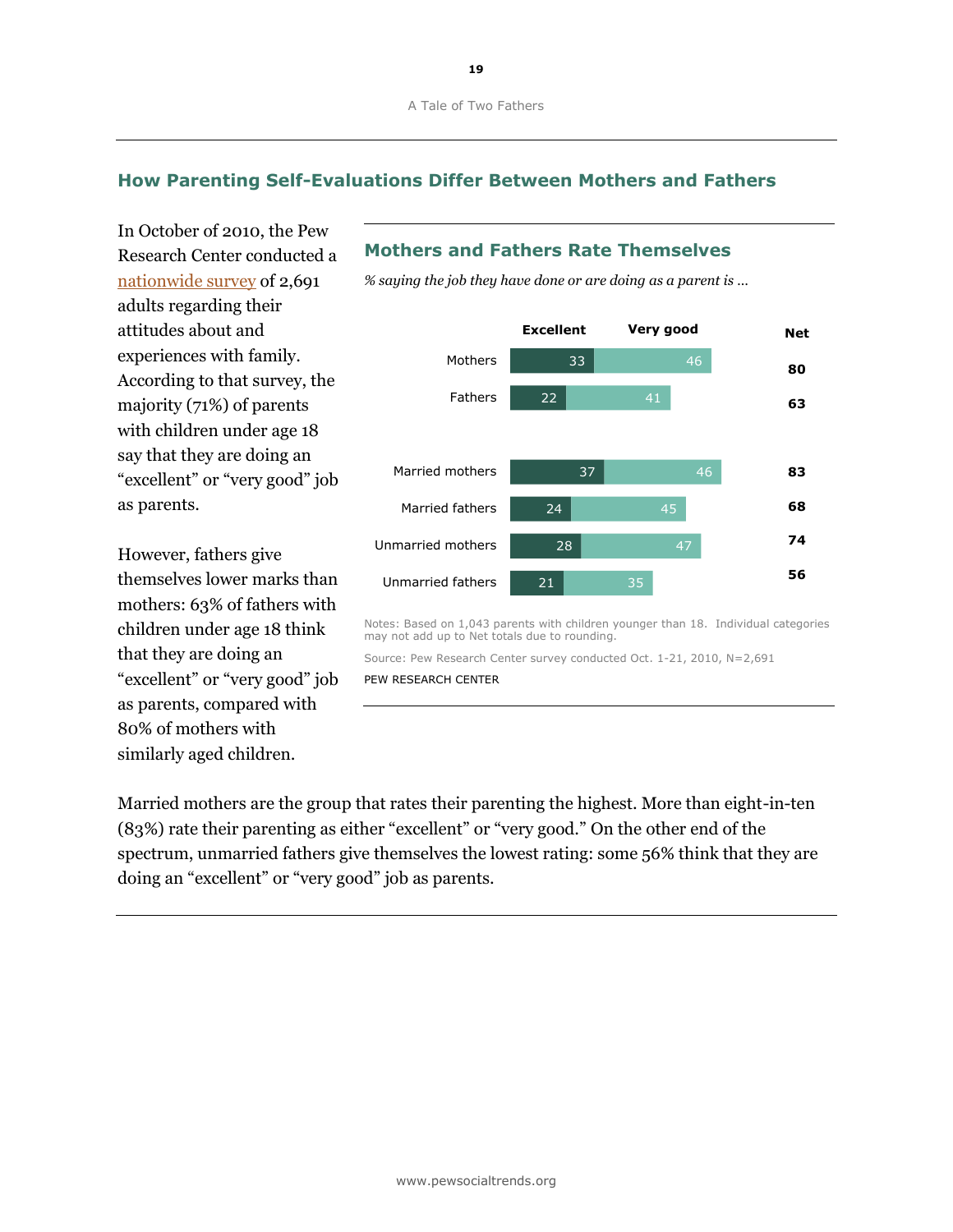#### **Future Birth Intentions and Desires**

Data from the NSFG indicate that 53% of males ages 15-44 have no children, and among men ages 40-44, that share is 20%.<sup>10</sup>

The survey asked two separate questions about future fertility: It inquired "*If it were possible*, would you want to have (more) children?" and it also asked whether someone *intended* to have (more) children. Overall 87% of men ages 15-44 who had no biological or adopted children (and who did not have a pregnant spouse or partner at the time of survey) *wanted* to have children, but only about 82% of those males *intended* to have children. The discrepancy between these two statistics points to the fact that about 6% of childless men wanted children but were not expecting to ever have them.

Among men ages 20-24, the share of those who are childless who want children but aren't expecting to have them is very low (3%). Among childless men ages 40-44, about half (51%)

**Ages 40-44**

reported that they want children, however, some 18% weren't expecting to ever have children, despite their desire to do so. In comparison, 20% of childless women ages 40-44 wanted children but weren't expecting to ever have them.

Across other major demographic characteristics, there is little variation among childless men in the intention for children, desire for children or unmet desire for parenthood.

l,



**Fertility Desires and Intentions of Childless Men** 

Note: Based on men with no biological or adopted children who were not expecting a

biological child at time of survey. Source: Pew Research Center calculations of the 2006-08 National Survey of Family Growth

PEW RESEARCH CENTER

Over one-fourth (27%) of childless men say that it would bother them a great deal if they never have children. Roughly one-third (32%) report that it would bother them some, 19% say it

<sup>&</sup>lt;sup>10</sup> [Pew Research Center calculations](http://pewsocialtrends.org/2010/06/25/childlessness-up-among-all-women-down-among-women-with-advanced-degrees/) using National Center for Health Statistics data show that about 18% of women ages 40-44 have no biological children.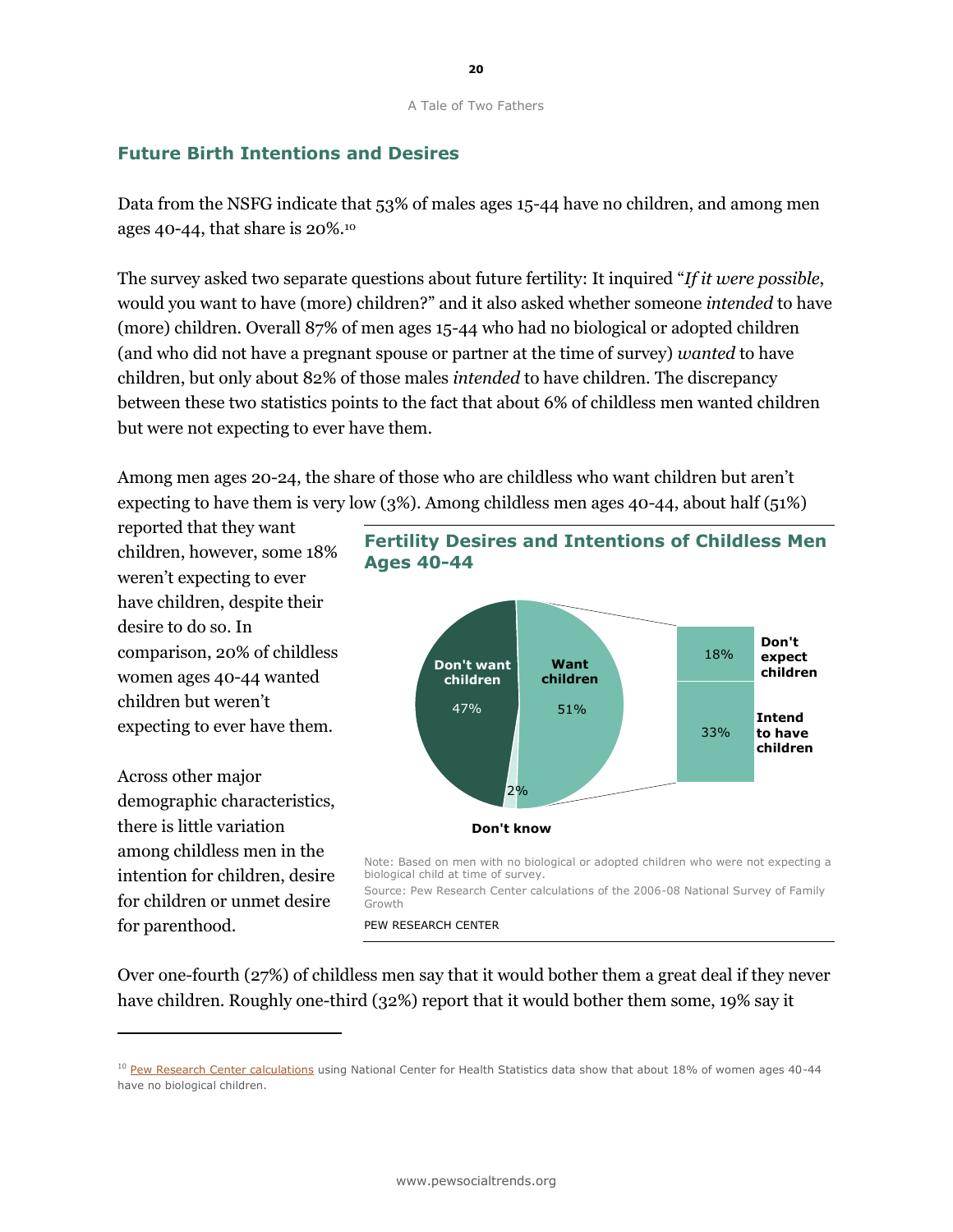would bother them a little, and one-fifth (21%) report that it wouldn't bother them at all if they never had children. Among childless women, 36% would be bothered a great deal if they never had children, 32% would be bothered some, 14% would be bothered a little, and 17% wouldn't be bothered at all.

Younger males are more likely than their older counterparts to report that they would be bothered a great deal by childlessness—28% of 15- to 19-year-olds say as much, as do 35% of those ages 20-24. In contrast, only 16% of men ages 35-39 say that they would be bothered a great deal by not having children, and 5% of those 40-44 say the same.

There are no other notable subgroup variations.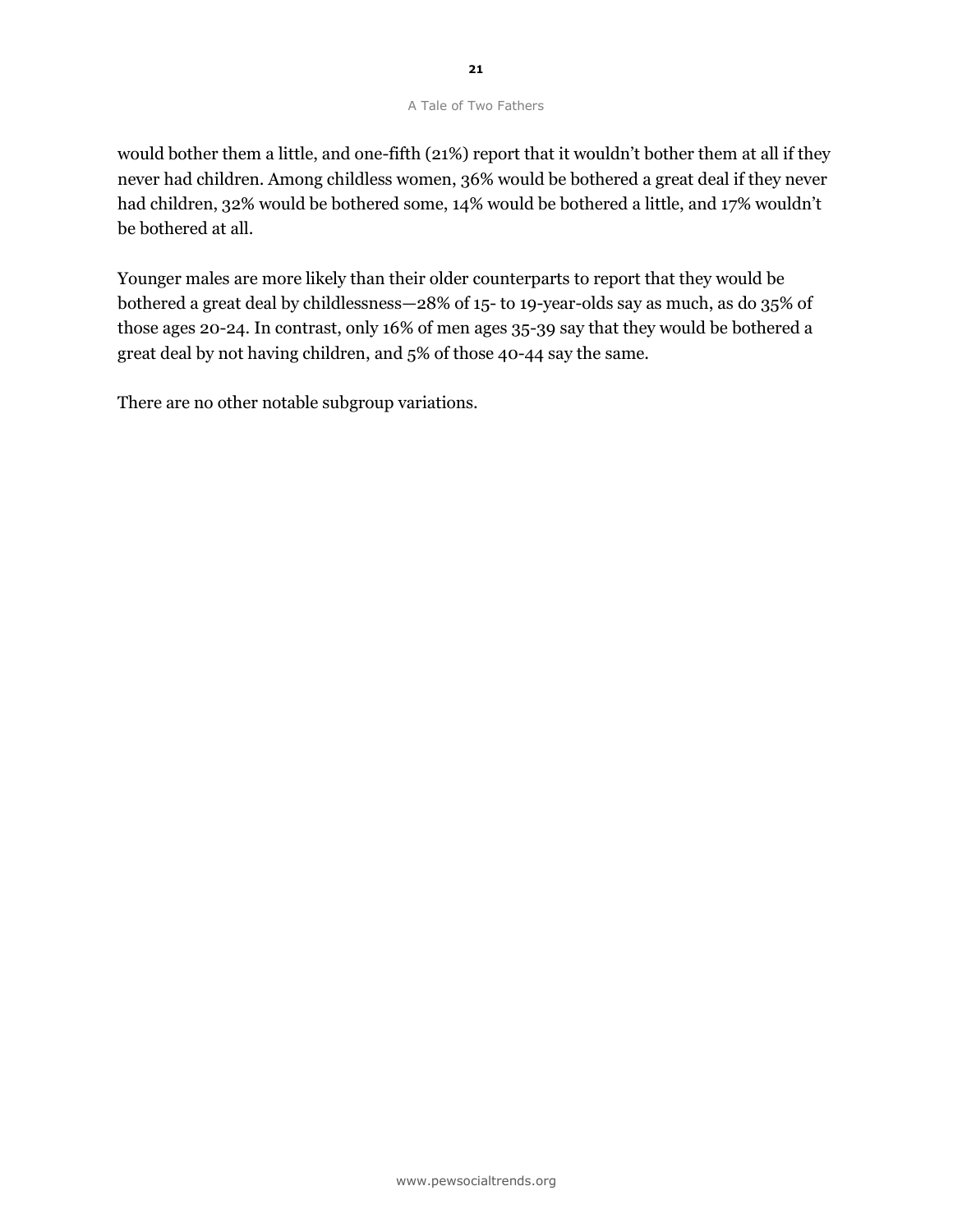### **ATTITUDES ABOUT FATHERHOOD**

Among fathers, only a small minority (14%) agrees or strongly agrees with the statement that people can't be really happy unless they have children. Men with no children are less likely than fathers to think that people can't be really happy unless they have children—some 8% agree or strongly agree with that statement, while 91% disagree or strongly disagree.

Hispanic fathers are more likely to agree that people can't be really happy unless they have children—30% believe that. That is much higher than the 8% of white and black fathers who report similar attitudes. Education and income are also linked to attitudes on this question among fathers. While 22% of

### **Attitudes about Parenthood, by Fatherhood Status**

*(%)*

#### **People Can't Be Really Happy Unless They Have Children**



#### **The Rewards of Being a Parent Are Worth it, Despite the Costs And the Work that Goes into It**



Source: Pew Research Center calculations of the 2006-08 National Survey of Family Growth

fathers with less than a high school diploma agree with the statement, only 12% of fathers with more education have the same attitude. And while 24% of fathers with annual family incomes below \$30,000 agree that people can't be happy unless they have children, this share drops to 14% for fathers with incomes of \$30,000 to \$49,999, and 9% for fathers with incomes of \$50,000 or more.

Among childless men Hispanics are more likely than whites to agree or strongly agree that people can't be really happy unless they have children. Some 19% of childless Hispanic men have this attitude, compared with 4% of whites. And again, family income is associated with this attitude. While 12% of childless men with annual incomes below \$30,000 agree or

PEW RESEARCH CENTER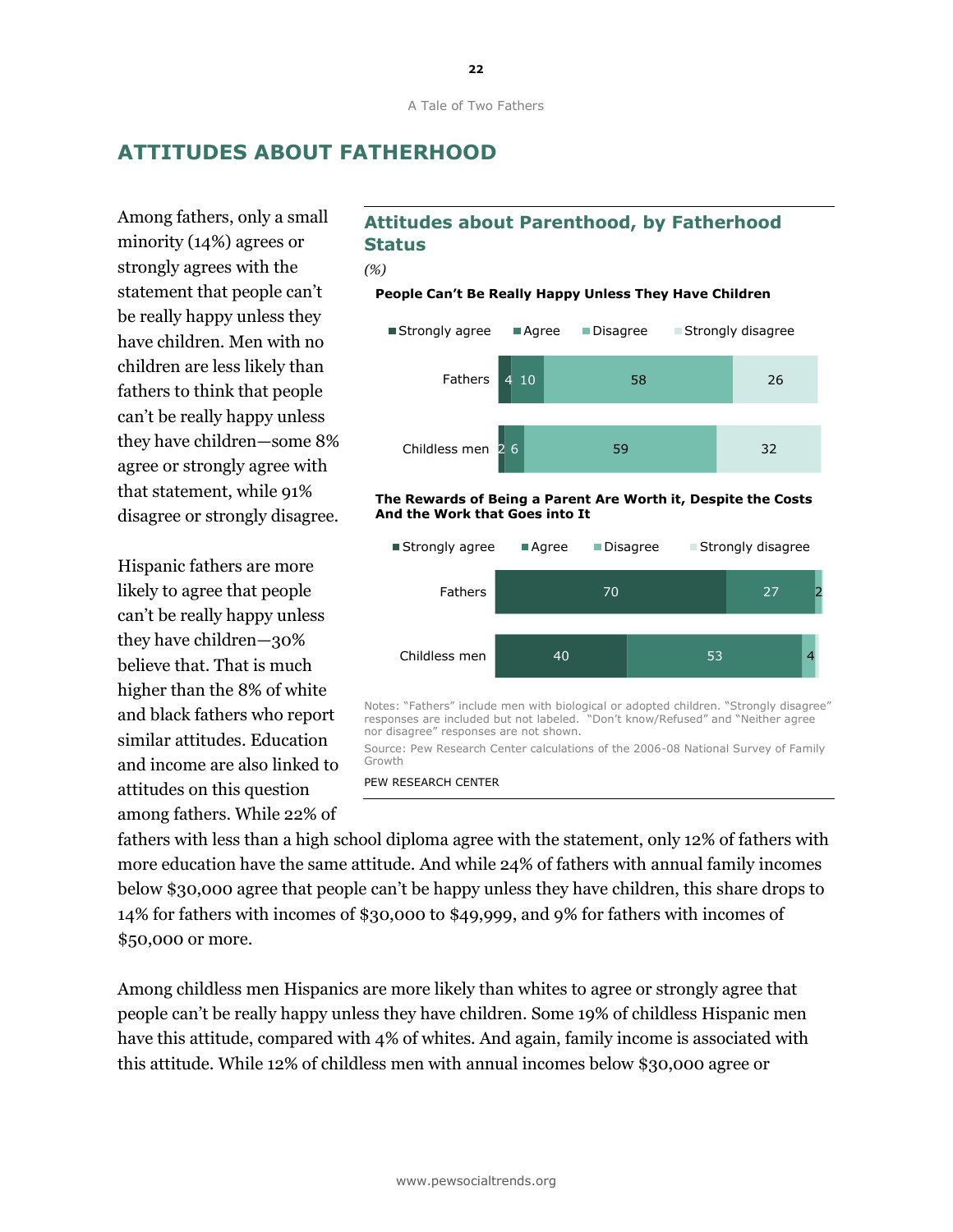strongly agree with the statement, only 6% of those earning \$50,000 or more feel that people can't be really happy unless they have children.

While few think that parenthood is crucial to happiness, the vast majority of all men, whether fathers or childless, believe that the rewards of being a parent are worth it despite the costs and the work that goes into it. Among fathers, 70% strongly agree and 27% agree. The majority of non-fathers also concur with the statement, but only 40% strongly agree, while 53% agree.

### **Public Opinion Favors Fathers in the Home**

In spite of the fact that more children are now growing up in homes without a father, the public holds fast to the ideal that having a father in the home is essential for children. According to a new Pew Research survey, seven-in-ten respondents (69%) tend to agree that a child needs a father in the home to grow up happily. Only 27% disagree with this statement, and 4% are not sure. Survey respondents were also asked how important it is to have a mother in the home. The share agreeing that a child needs a mother in the home was only slightly higher—74%.<sup>11</sup>

Men, whether they are fathers or not, are much more likely than women to say a child needs a father in the home. Fully 77% of men (including 79% of fathers with children younger than 18) agree that a child needs a

l,

## 69 27 **Needs a Father** Agree Disagree **A Child Needs a Father/Mother in The Home to Grow Up Happily** *(%)*



Note: Based on all adults. "Don't know/Refused" responses are not shown.

Source: Pew Research Center survey, May 26-29 & June 2- 5, 2011, N=2,006



father at home to grow up happily. Only 61% of women (including 60% of mothers with children younger than 18) agree.

When it comes to the importance of having a mom in the home, men and women are in closer agreement. Roughly eight-in-ten men (79%) and 71% of women agree that a child needs a mother in the home to grow up happily.

<sup>&</sup>lt;sup>11</sup> In the survey questionnaire, the two categories—father and mother—were rotated so that half of the sample was asked about fathers first and the other half of the sample was asked about mothers first.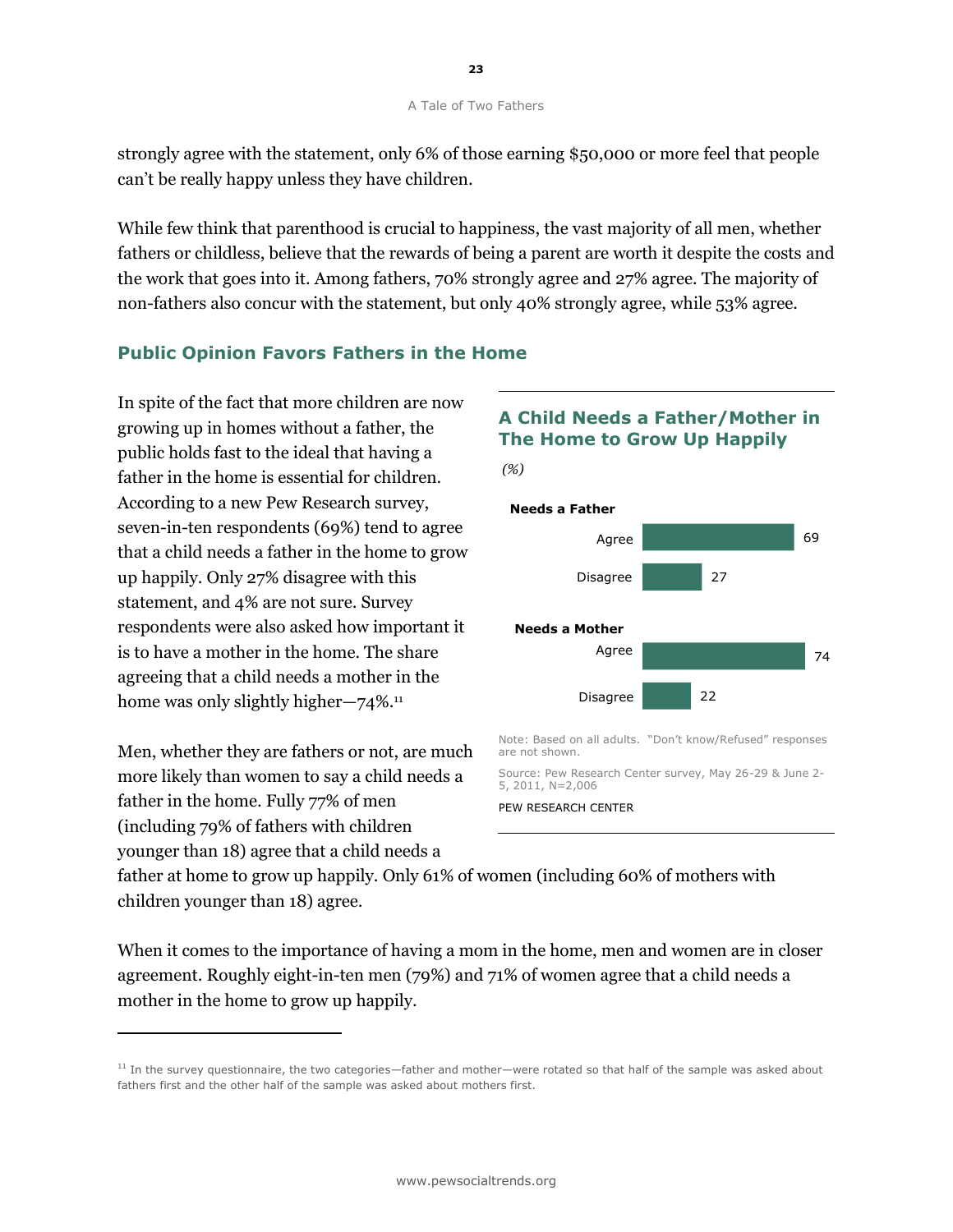While valuing the role that fathers play in their children's lives, most Americans believe being a father has become more difficult in recent decades. When asked whether the job of being a father is easier, more difficult or about the same as it was 20 or 30 years ago, 57% say it is more difficult now. Only 9% say it is becoming easier to be a dad, and 32% say the job is about the same as it was a generation ago. Fathers are more likely than mothers to say fatherhood is harder these days: 63% say being a dad is more difficult today than it was 20 or 30 years ago. Less than half of mothers (48%) agree.

Time use data indicate that married fathers are spending much more time these days caring for their children than fathers did a generation ago. However, the public is not convinced that all fathers have taken on a more prominent role in the children's lives. When asked



### **Compared with 20 or 30 Years Ago, Being a Father Today Is …**

Note: Based on parents with children younger than 18. Sample sizes are as follows. Fathers n=253, mothers n=273. "Don't know/Refused" responses are not shown.

Source: Pew Research Center survey, May 26-30 & June 2- 5, 2011, N=2,006

34

PEW RESEARCH CENTER

whether fathers today generally play a greater role or a lesser role in raising their children compared with fathers 20 or 30 years ago, 46% say fathers play a greater role now while an equal share (45%) say today's fathers play a lesser role. Only 3% say there has been no change.

Among men, fathers with children younger than 18 are more likely than other men to say dads have taken on a greater role in recent decades (52% vs. 39%).

When asked specifically about time spent with children, the public is not convinced that today's fathers are putting in more time with their kids. Just over one-third (36%) say that compared with fathers 20 or 30 years ago, today's dads are spending more time with their children (14% say they're spending a lot more time, 22% say somewhat more time). More than four-in-ten (43%) say today's dads are spending less time with their children (24% somewhat less, 19% a lot less). And 17% say fathers are spending about the same amount of time with their children now as they did a generation ago.

**24**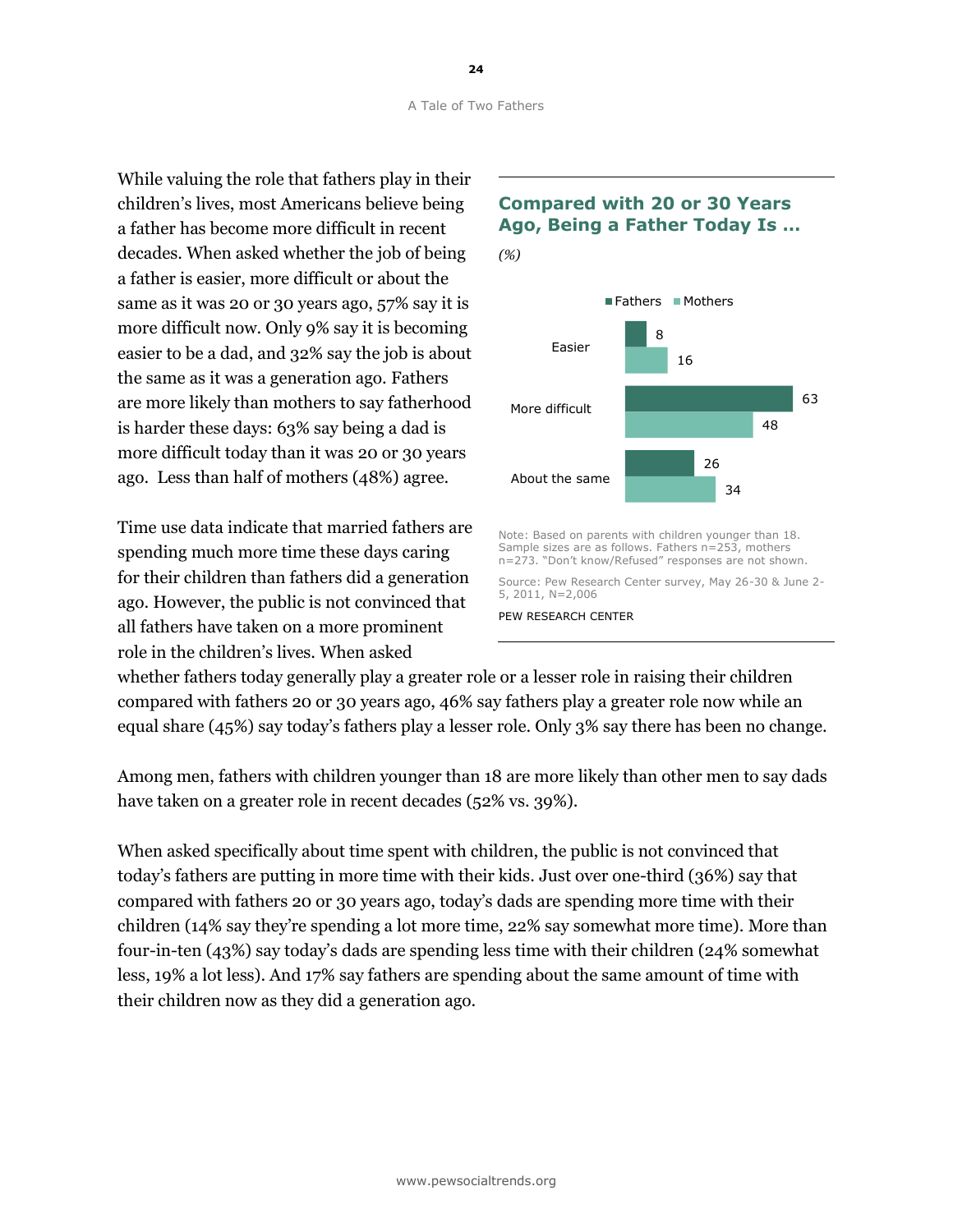Mothers are more likely than fathers to say that today's dads are more engaged with their children. Among mothers with children 17 or younger, 49% say fathers today spend more time with their children than fathers did 20 or 30 years ago. Only 36% of dads agree.

Overall, today's fathers get mixed grades for the job they are doing as parents. Only 24% of all adults say fathers are doing a better job than their own fathers did. One-third (34%) say they are doing a worse job. And 40% say they are doing their job about as well as dads did a generation ago. Fathers' assessments of the job they are doing raising their own children are much more positive. Nearly half (47%) say they are doing a better job than their own father did. Only 3% say they are doing a worse job, and 47% say they are about the same as their own dads.

### **The Changing Role of Fathers**

*% saying, compared with 20-30 years ago, today's fathers are playing a…*



Note: Fathers are those with children younger than 18 (n=253). "Don't know/Refused" responses are not shown.

Source: Pew Research Center survey, May 26-29 & June 2- 5, 2011, N=2,006

PEW RESEARCH CENTER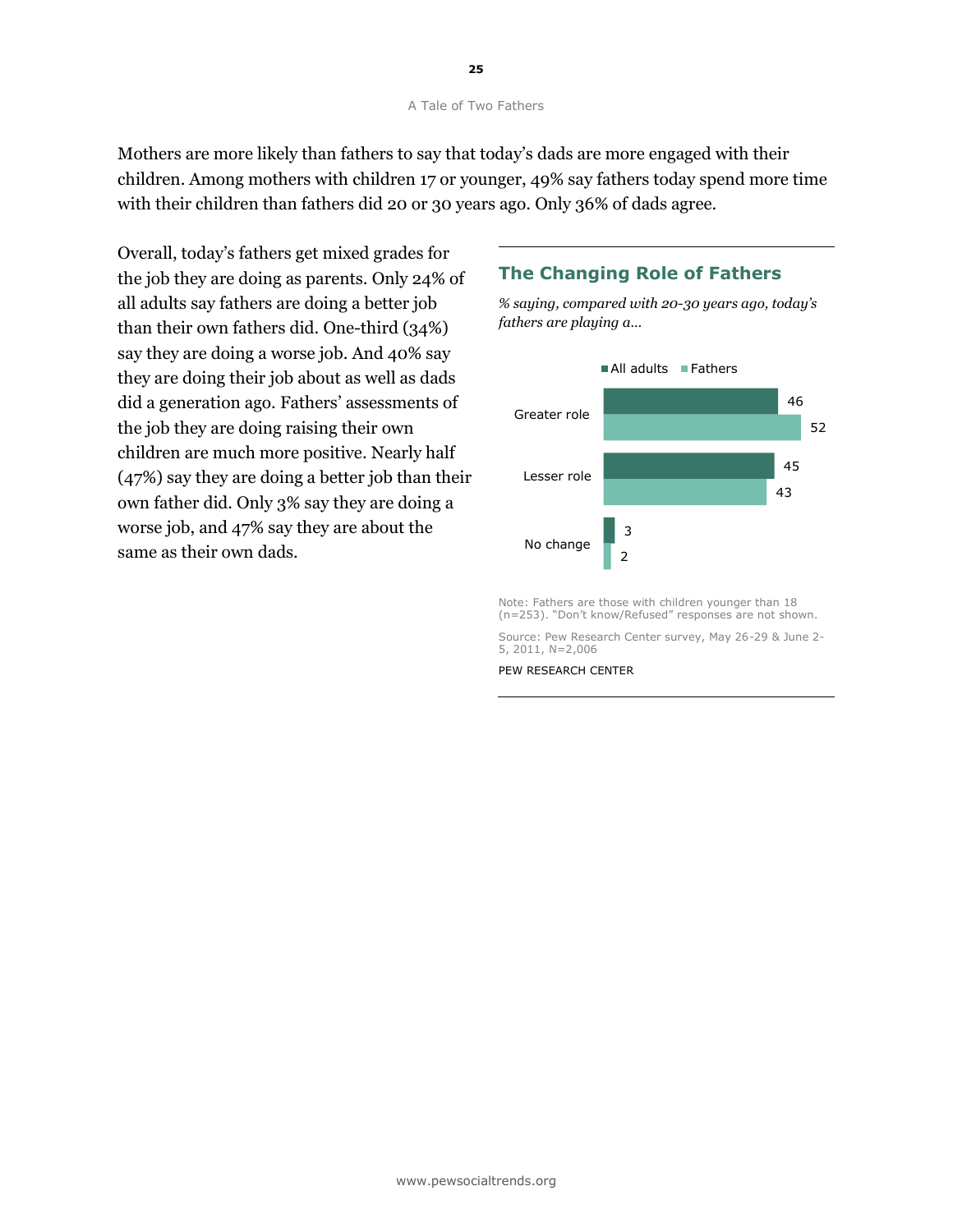# **APPENDIX I: METHODOLOGY**

# **NATIONAL SURVEY OF FAMILY GROWTH ANALYSIS**

### **Description of Survey and Analysis**

Since its inception in 1973, the [National Survey of Family Growth](http://www.cdc.gov/nchs/nsfg.htm) (NSFG) has been conducted by the National Center for Health Statistics (NCHS) in seven cycles. While originally focused on the fertility and family formation patterns of women of childbearing age, since 2002 the NSFG has expanded to interview men as well.

Cycle 7 of the NSFG includes interviews conducted from 2006 to 2010 with a national sample of men and women ages 15-44 living in households in the United States. In each year, a nationally representative sample of men and women in 33 areas (Primary Sampling Units, or PSUs) was interviewed. By the end of four years of interviewing, in June 2010, more than 22,600 interviews had been completed in 110 areas.

The first Cycle 7 public use data files were released in May 2010 and consist of 13,495 interviews conducted between 2006 and 2008 (7,356 female and 6,139 male). These interviews are the basis for all NSFG analyses included in this report.

All noted subgroup differences were tested at the 95% confidence interval. An absence of comment on any subgroup difference does not necessarily mean that the difference was nonsignificant. Statistics for cell sizes with unweighted counts smaller than 100 are excluded.

#### **Pew Research Center Survey**

Results for this survey are based on telephone interviews conducted with a nationally representative sample of 2,006 adults living in the continental United States. A combination of landline and cellular random digit dial (RDD) samples was used to represent all adults in the United States who have access to either a landline or cellular telephone. A total of 1,344 interviews were completed with respondents contacted by landline phone and 662 interviews were completed with respondents contacted on their cell phone. The data are weighted to produce a final sample that is representative of the general population of adults in the continental United States.

- Interviews conducted May 26-29 and June 2-5, 2011
- 2,006 interviews
- Margin of sampling error is plus or minus 2.6 percentage points for results based on the total sample at the 95% confidence level.

Interviews were conducted under the direction of Princeton Survey Research Associates International. Respondents in the landline sample were selected by randomly asking for the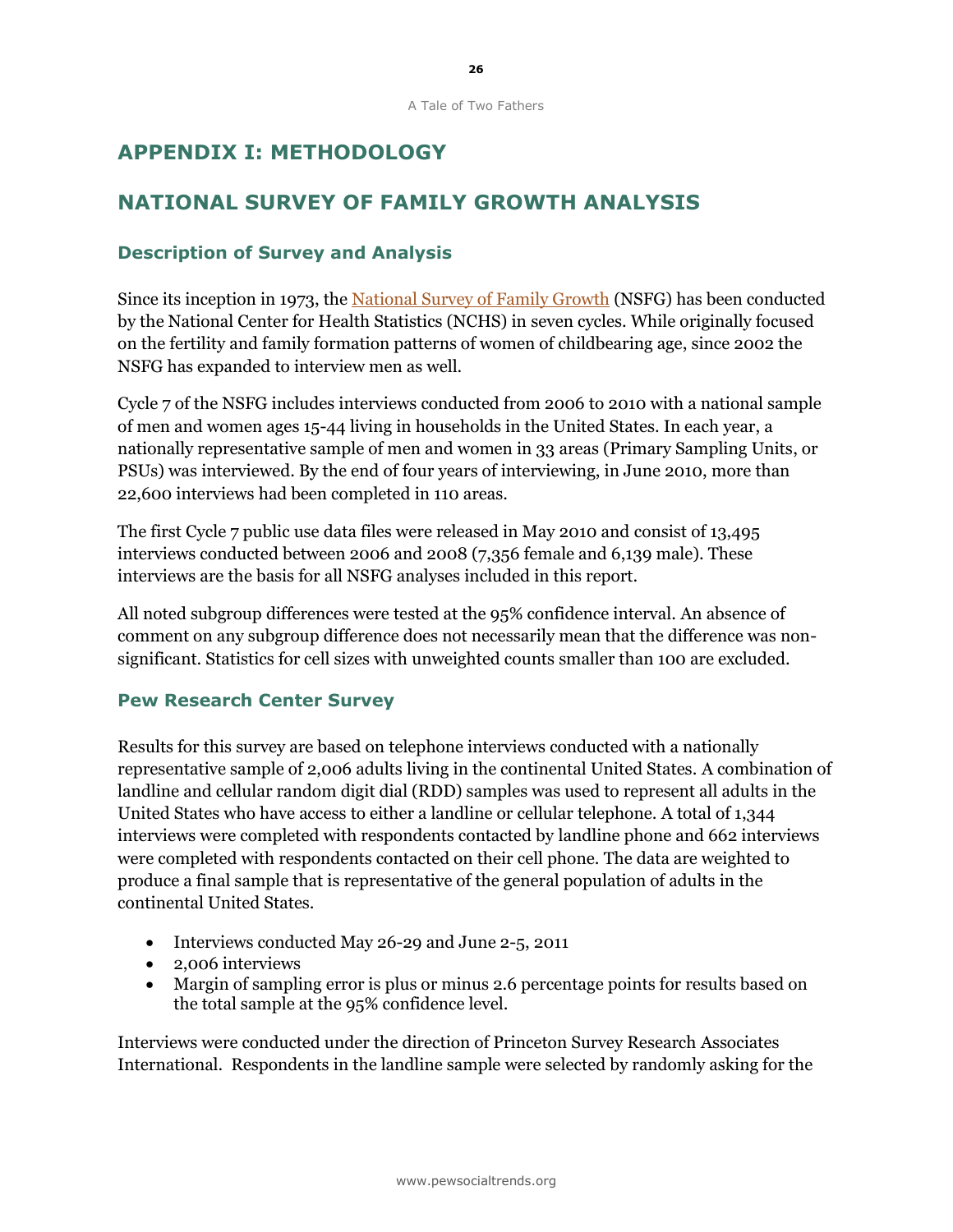youngest adult male or female who is now at home. Interviews in the cell sample were conducted with the person who answered the phone, if that person was an adult 18 years of age or older.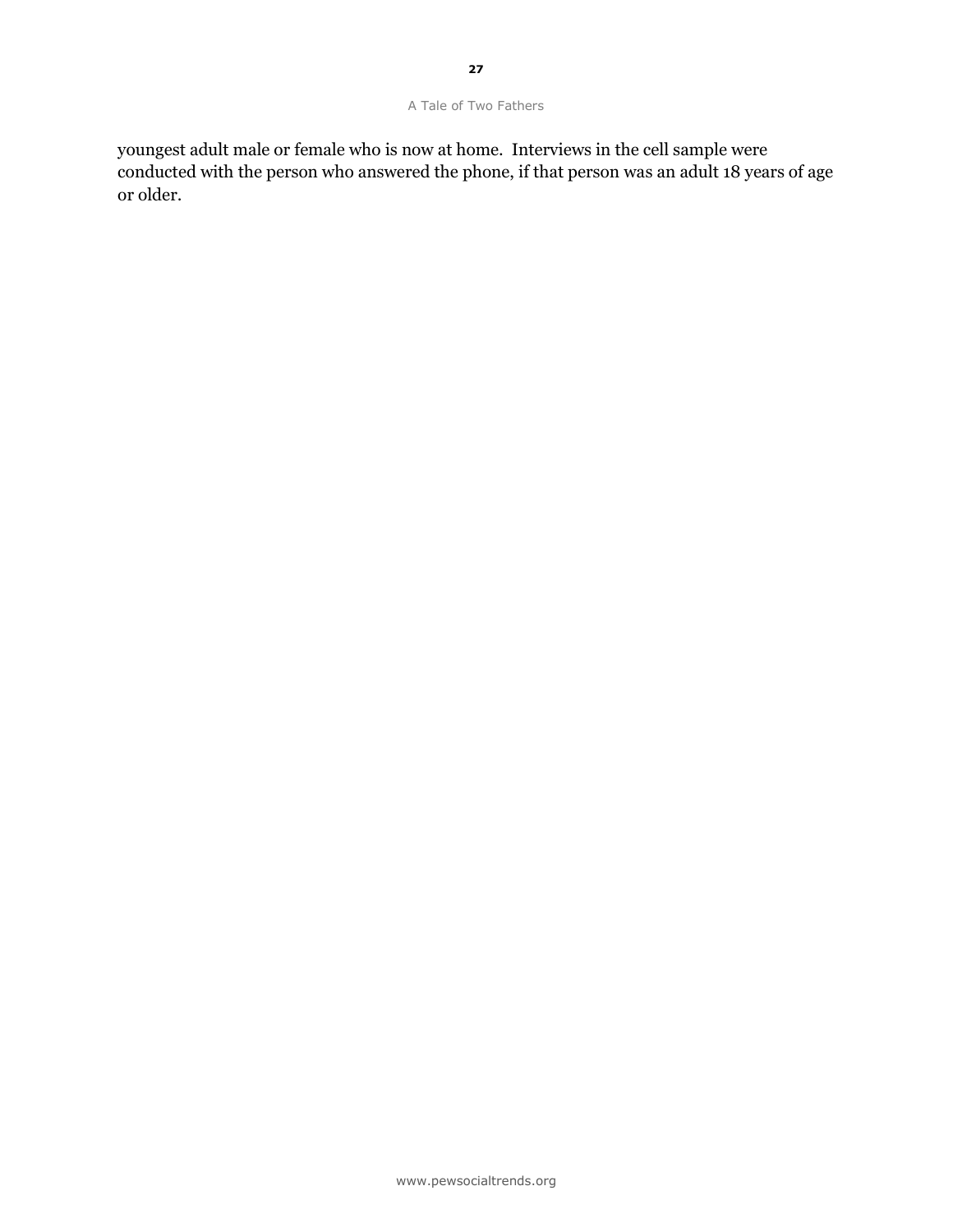### **APPENDIX II: OMNIBUS TOPLINE**

### **PEW SOCIAL & DEMOGRAPHIC TRENDS MAY-JUNE 2011 FATHERHOOD OMNIBUS SURVEY FINAL TOPLINE May 26-29 and June 2-5, 2011 TOTAL N= 2,006**

#### **NOTE: ALL NUMBERS ARE PERCENTAGES. THE PERCENTAGES GREATER THAN ZERO BUT LESS THAN 0.5 % ARE REPLACED BY AN ASTERISK (\*). COLUMNS/ROWS MAY NOT TOTAL 100% DUE TO ROUNDING. UNLESS OTHERWISE NOTED, ALL TRENDS REFERENCE SURVEYS FROM SOCIAL & DEMOGRAPHIC TRENDS AND THE PEW RESEARCH CENTER FOR THE PEOPLE & THE PRESS.**

#### **ASK ALL:**

Q.5 If someone said a child needs a **[READ AND ROTATE]** in the home to grow up happily, would you tend to agree or disagree?<sup>12</sup>

a. Father

May-June

| 2011 |                           |
|------|---------------------------|
| 69   | Tend to agree             |
| 27   | Tend to disagree          |
| 4    | Don't know/Refused (VOL.) |

b. Mother

l,

May-June 2011 74 Tend to agree 22 Tend to disagree 4 Don't know/Refused **(VOL.)**

<sup>12</sup> In the first wave of interviewing (May 26-29) Q.5a and Q.5b were asked following Q.4. To ensure that there were no context effects due to question order, Q.5a and Q.5b were moved to the beginning of the survey in the second wave of interviewing (June 2-5). Results from the two waves of interviewing were nearly identical (and within the margin of error), and the combined results are shown in this topline.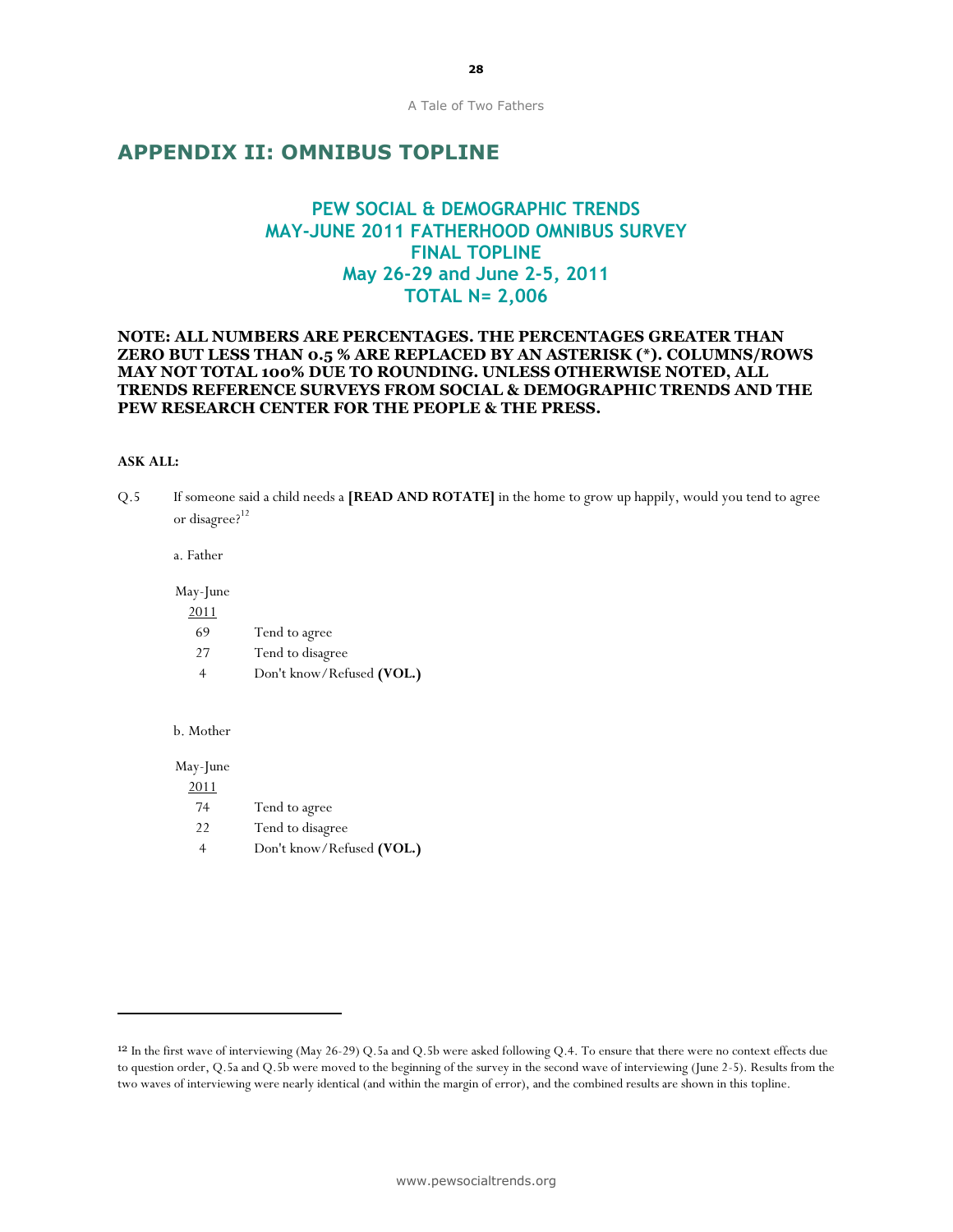#### **ASK ALL:**

Here are some questions related to Fathers' Day. First,

Q.1 Do you feel fathers today generally play a greater role or a lesser role in raising their children than twenty or thirty years ago?

| $May$ - June |                           | Gallup/CNN/USA Today |
|--------------|---------------------------|----------------------|
| 2011         |                           | <u>May 1997</u>      |
| 46           | Greater role              | 49                   |
| 45           | Lesser role               | 43                   |
| 3            | No change (VOL.)          |                      |
| 6            | Don't know/Refused (VOL.) |                      |

#### **ASK ALL:**

Q.2 Generally speaking, do you think it is easier to be a father today than it was 20 or 30 years ago, more difficult or about the same?

| May-June |                           | Feb         | Gallup/CNN/USA Today |
|----------|---------------------------|-------------|----------------------|
| 2011     |                           | $2007^{13}$ | May 1997             |
| 9        | Easier                    | 12          |                      |
| 57       | More difficult            | 60          | 68                   |
| 32       | About the same            | 26          | 22                   |
|          | Don't know/Refused (VOL.) |             |                      |

#### **ASK ALL:**

1

Q.3 All in all, do you think that fathers today are doing a better job as parents than their own fathers did 20 or 30 years ago, a worse job or about the same?

| May-June |                           | Gallup/CNN/USA Today |
|----------|---------------------------|----------------------|
| 2011     |                           | <u>May 1997</u>      |
| 24       | Better                    | 29                   |
| 34       | Worse                     | 32                   |
| 40       | About the same            | 37                   |
| 3        | Don't know/Refused (VOL.) |                      |
|          |                           |                      |

<sup>13</sup> In February 2007, the question began: "In general, do you think…"